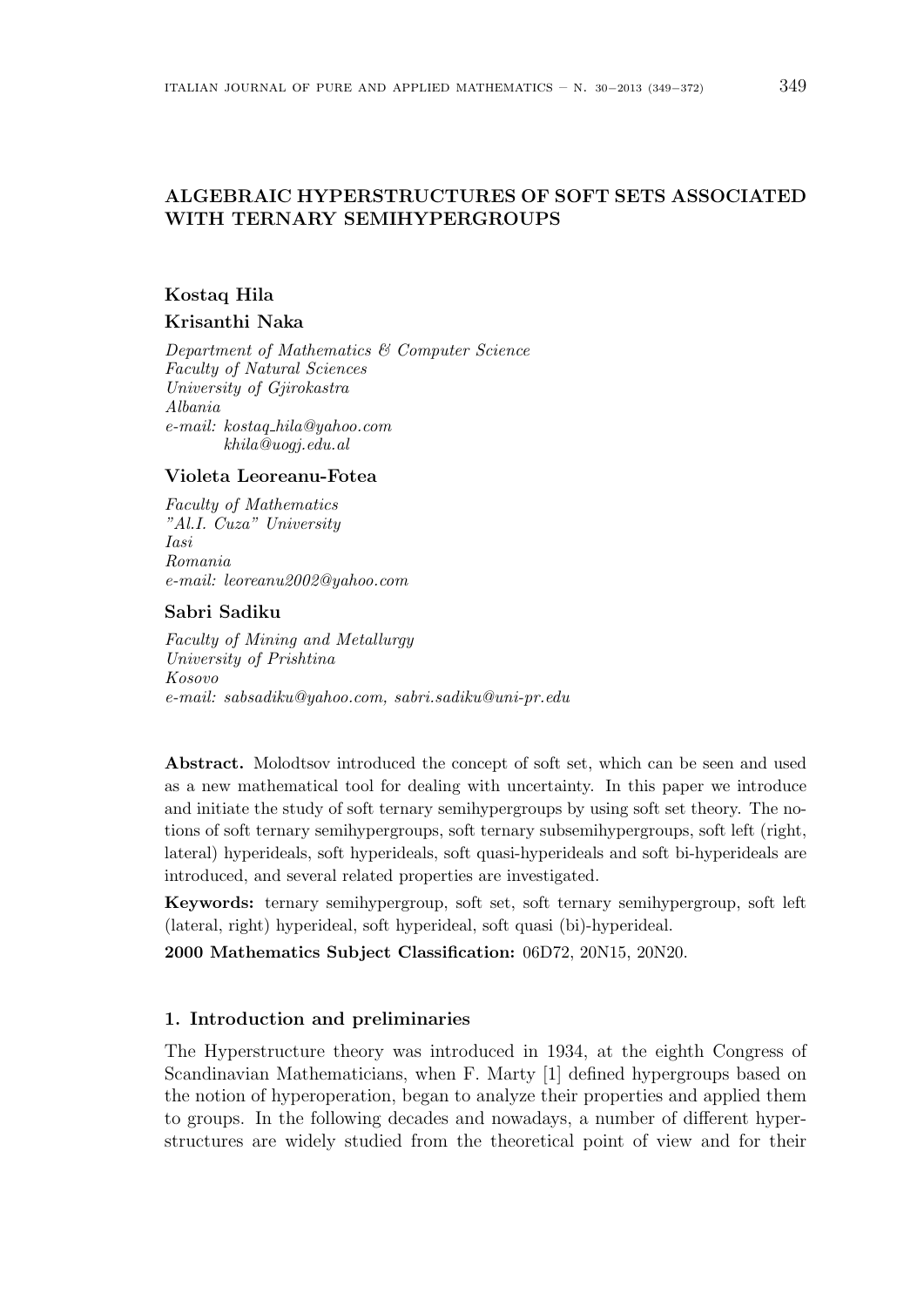applications to many subjects of pure and applied mathematics, such as in fuzzy sets and rough set theory, optimization theory, theory of discrete event dynamical systems, cryptography, codes, analysis of computer programs, automata, formal language theory, combinatorics, artificial intelligence, probability, graphs and hypergraphs, geometry, lattices and binary relations (see [2], [3], [4], [5]).

Ternary algebraic operations were considered in the 19th century by several mathematicians. Cayley [6] introduced the notion of "cubic matrix" which was generalized by Kapranov, et al. in 1990 [7]. Ternary structures and their generalization, the so-called *n*-ary structures, raise certain hopes in view of their possible applications in physics and other sciences. Some significant physical applications in Nambu mechanics, although still hypothetical, in the fractional quantum Hall effect, the non-standard statistics (the anyons), supersymmetric theories, Yang-Baxter equation etc. can be seen in [22], [25], [8], [27], [28], [29]). The notion of an  $n$ -ary group was introduced in 1928 by W. Dörnte  $[15]$  (under inspiration of Emmy Noether). The idea of investigations of *n*-ary algebras, i.e., sets with one n-ary operation, seems to be going back to Kasner's lecture [16] at the 53rd annual meeting of the American Association of the Advancement of Science in 1904. Sets with one *n*-ary operation having different properties were investigated by many authors. Such systems have many applications in different branches. For example, in the theory of automata [24] are used *n*-ary systems satisfying some associative laws, some others *n*-ary systems are applied in the theory of quantum groups [14] and combinatorics [30]. Different applications of ternary structures in physics are described by R. Kerner in [8]. In physics there are also used such structures as *n*-ary Filippov algebras (see [9]) and *n*-Lie algebras (see [22]). Some *n*-ary structures induced by hypercubes have applications in error-correcting and error-detecting coding theory, cryptology, as well as in the theory of  $(t, m, s)$ nets (see for example [26]). Ternary semigroups are universal algebras with one associative operation. The theory of ternary algebraic systems was introduced by D. H. Lehmer [17] in 1932. He investigated certain algebraic systems called triplexes which turn out to be commutative ternary groups. The notion of ternary semigroups was introduced by S. Banach (cf. [23]). By an example he showed that a ternary semigroup does not necessary reduce to an ordinary semigroup.

*n*-ary generalizations of algebraic structures is the most natural way for further development and deeper understanding of their fundamental properties. In [10], Davvaz and Vougiouklis introduced the concept of *n*-ary hypergroups as a generalization of hypergroups in the sense of Marty. Also, *n*-ary hypergroups can be seen as an interesting generalization of *n*-ary groups. Davvaz and et. al. in [11] considered a class of algebraic hypersystems which represent a generalization of semigroups, hypersemigroups and *n*-ary semigroups. Ternary semihypergroups are algebraic structures with one associative hyperoperation and they are a particular case of an *n*-ary semihypergroup (*n*-semihypergroup) for  $n = 3$  (cf. [11], [12], [10, 13]). Recently, Hila et. al. [20], [21] introduced and studied some classes of hyperideals in ternary semihypergroups.

Several difficult problems in economics, engineering, environment, social sciences, medicine and many other fields involve uncertain data. We usually come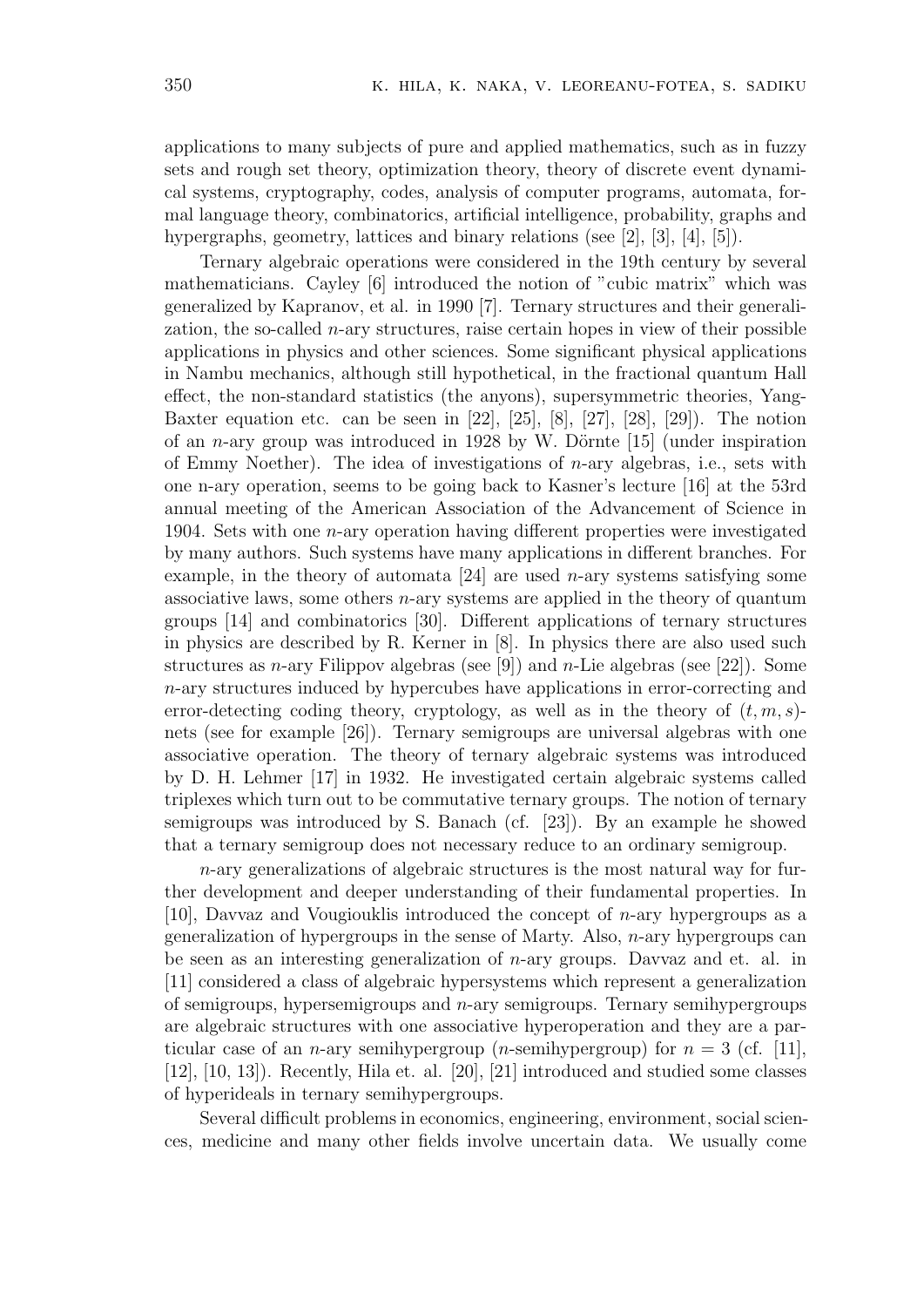across the data which is blurred and contains many types of uncertainties. There are several well-known theories developed to overcome difficulties which arise due to uncertainty. For instance, probability theory, fuzzy sets theory [31], rough sets theory [32] and other mathematical tools. But all these theories have their inherited difficulties as pointed out by Molodtsov [33]. In probability theory, we have to make a great deal of experiments in order to check samples. In social sciences and economics, it is not always possible to make so many experiments.

Pawlak [32] introduced the theory of rough sets in 1982. It was a significant approach for modeling vagueness. In this theory, equivalence classes are used to approximate crisp subsets by their upper and lower approximations. This theory has been applied to many problems successfully, yet has its own limitations. It is not always possible to have an appropriate equivalence relation among the elements of a given set, so we cannot have equivalence classes to get upper and lower approximations of a subset. Later, some authors [34] tried to have approximations not with the help of equivalence relation, but by using a relation in general.

Fuzzy set theory was developed by Zadeh [31]. It is the most appropriate approach to deal with uncertainties. However, some authors [33] think that the difficulties in fuzzy set theory are due to the inadequacy of parametrization tools of this theory.

In 1999, Molodtsov introduced the concept of soft sets as a new mathematical tool for dealing with uncertainties that is free from the difficulties affecting existing methods. Soft set theory has rich potential for applications in several directions, few of which had been demonstrated by Molodtsov in his pioneer work [33]. Molodtsov also showed how Soft Set Theory (SST) is free from parametrization inadequacy syndrome of Fuzzy Set Theory (FST), Rough Set Theory (RST), Probability Theory, and Game Theory. SST is a very general framework. Many of the established paradigms appear as special cases of SST. Applications of Soft Set Theory in other disciplines and real life problems are now catching momentum. At present, research in the theory of soft sets is in progress. Theoretical and application aspects of soft set theory are discussed in several papers, such as [35], [36], [37], [38]. Maji et al. [35] applied soft sets to a decision making problem and studied several operations on the theory of soft sets. Pei et al. [36] discussed the relationship between soft sets and information systems. Roy et al. [37] applied fuzzy soft set theory to a decision making problem. Maji et al. [38] studied several operations on the theory of soft sets. Ali et al. [39] also studied some new notions such as the restricted intersection, the restricted union, the restricted difference, and the extended intersection of two soft sets. The algebraic structure of soft sets has been studied by several authors. For example, Aktas and Cagman [40] introduced the basic concepts of soft set theory and compared soft sets to the related concepts of fuzzy sets and rough sets. They also discussed the notion of soft groups and drove their basic properties using Molodtsov's definition of soft sets. Other applications of soft set theory in different algebraic structure can be found in [41], [42], [43], [44], [45], [46], [47], [48], [49] etc. Recently, Leoreanu-Fotea and Corsini [19] and then Davvaz et. al. [50], [51], [52] introduced and analyzed several types of soft hyperstructures: soft hypergroupoids, soft semihypergroups,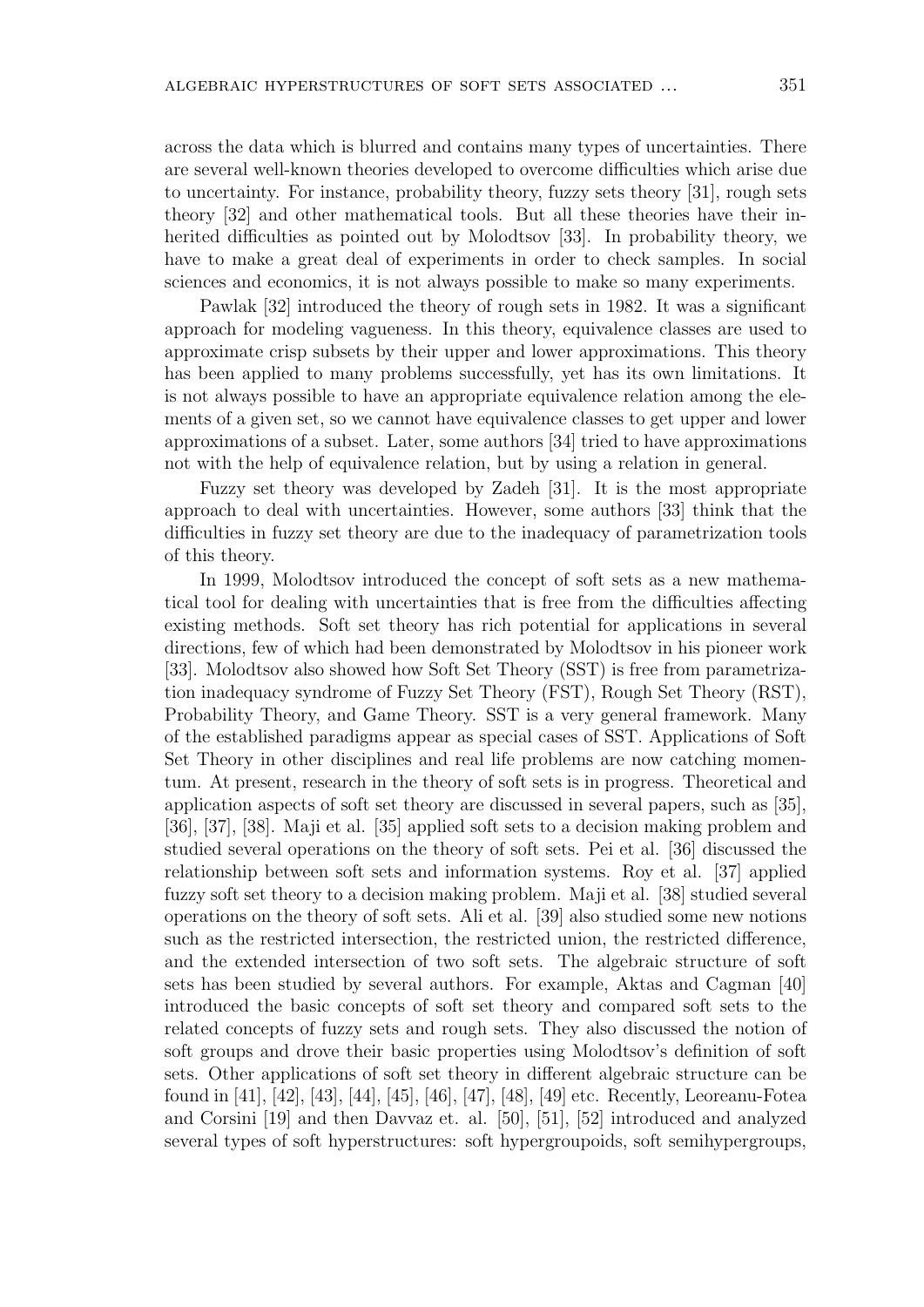soft hypergroups and soft polygroups.

In this paper, we introduce and initiate the study of soft ternary semihypergroups by using soft set theory. The notions of soft ternary semihypergroups, soft ternary subsemihypergroups, soft left (lateral, right) hyperideals, soft hyperideals, soft quasi-hyperideals and soft bi-hyperideals are introduced, and several related properties are investigated.

Recall first the basic terms and definitions from hyperstructure theory and soft set theory.

#### **2. Ternary semihypergoups**

Let *H* be a nonempty set and let  $\mathcal{P}^*(H) = \mathcal{P}(H) \setminus \{\emptyset\}$  denote the set of all nonempty subsets of *H*. A map  $\circ$  :  $H \times H \to \mathcal{P}^*(H)$  is called a *hyperoperation* or *join operation* on *H*. A *hypergroupoid* is a pair  $(H, \circ)$ , where  $\circ$  is a hyperoperation  $\circ$ on *H*. A hypergroupoid  $(H, \circ)$  is called a *semihypergroup* if for all  $x, y, z \in H$ ,  $(x \circ y) \circ z = x \circ (y \circ z)$ , which means that

$$
\bigcup_{u \in x \circ y} u \circ z = \bigcup_{v \in y \circ z} x \circ v.
$$

If  $x \in H$  and  $A, B$  are non-empty subsets of  $H$  then

$$
A \circ B = \bigcup_{a \in A, b \in B} a \circ b, A \circ x = A \circ \{x\} \text{ and } x \circ B = \{x\} \circ B.
$$

A nonempty subset *B* of a semihypergroup *H* is called a *sub-semihypergroup* of *H* if  $B \circ B \subseteq B$ . A semihypergroup  $(H, \circ)$  is a *hypergroup* if it satisfies the reproduction axiom: for all  $a \in H$ ,  $a \circ H = H \circ a = H$ .

A map  $f : H \times H \times H \to \mathcal{P}^*(H)$  is called a *ternary hyperoperation* on *H*. A<br>*ary hypergroupoid* is a pair  $(H, f)$  where  $f$  is a ternary hyperoperation on *H*.<br>If *A*, *B*, *C* are non-empty subsets of *H*, then we define *ternary hypergroupoid* is a pair (*H, f*) where *f* is a ternary hyperoperation on *H*. If *A, B, C* are non-empty subsets of *H*, then we define

$$
f(A, B, C) = \bigcup_{a \in A, b \in B, c \in C} f(a, b, c).
$$

A ternary hypergroupoid (*H, f*) is called a *ternary semihypergroup* if for all  $a_1, a_2, ..., a_5 \in H$ , we have

(\*) 
$$
f(f(a_1, a_2, a_3), a_4, a_5) = f(a_1, f(a_2, a_3, a_4), a_5) = f(a_1, a_2, f(a_3, a_4, a_5)).
$$

Since we can identify the set  $\{x\}$  with the element *x*, any ternary semigroup [17] is a ternary semihypergroup.

Due to the associative law in a ternary semihypergroup  $(H, f)$ , for any elements  $x_1, x_2, ..., x_{2n+1} \in H$  and positive integers  $m, n$  with  $m \leq n$ , one may write

$$
f(x_1, x_2, ..., x_{2n+1}) = f(x_1, ..., x_m, x_{m+1}, x_{m+2}, ..., x_{2n+1})
$$
  
=  $f(x_1, ..., f(f(x_m, x_{m+1}, x_{m+2}), x_{m+3}, x_{m+4}), ..., x_{2n+1}).$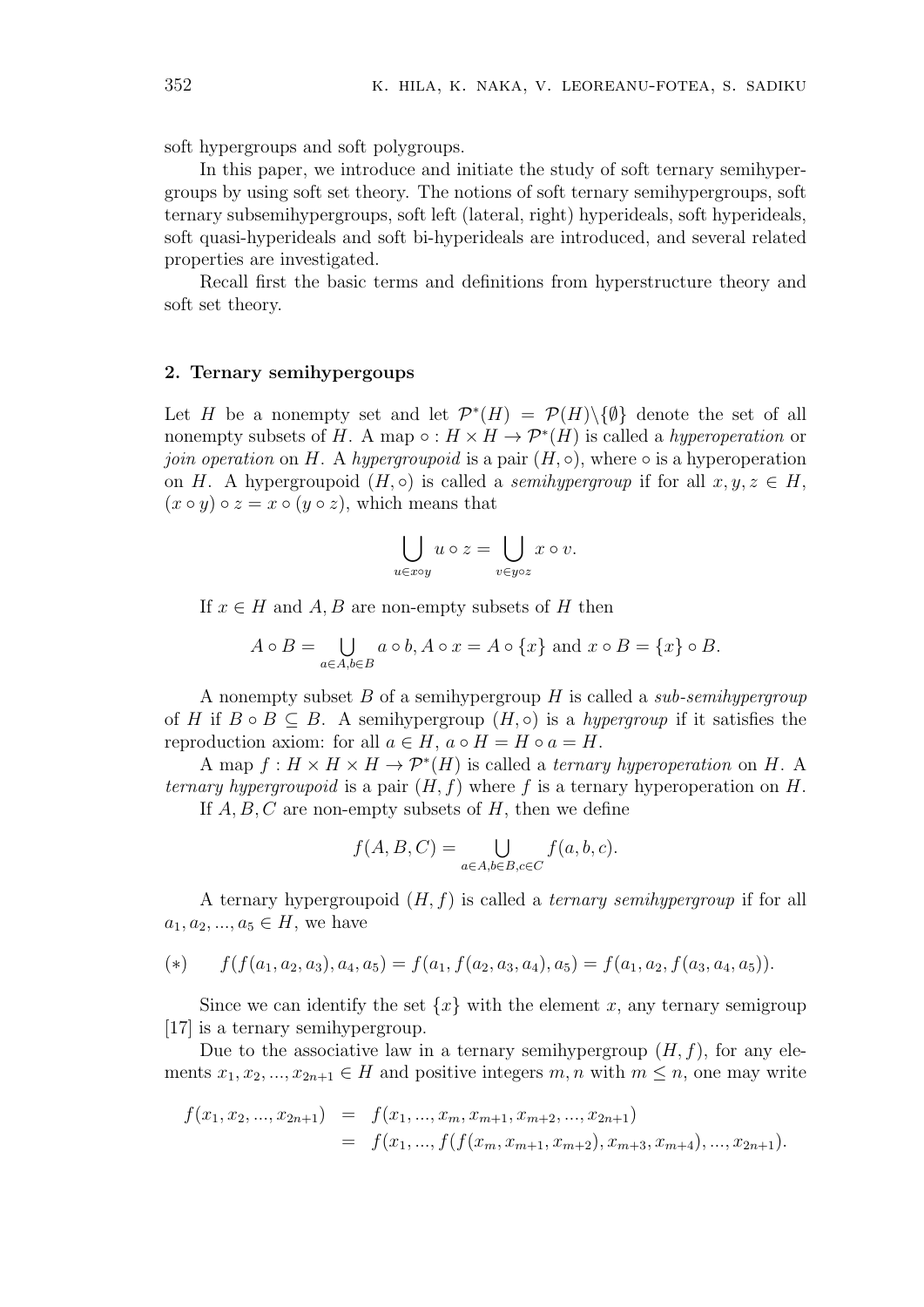A ternary hypergroupoid  $(H, f)$  is *commutative* if for all  $a_1, a_2, a_3 \in H$  and for all  $\sigma \in \mathbb{S}_3$ ,  $f(a_1, a_2, a_3) = f(a_{\sigma(1)}, a_{\sigma(2)}, a_{\sigma(3)})$ .

Let  $(H, f)$  be a ternary semihypergroup. A nonempty subset T of H is called a *ternary subsemihypergroup* if  $f(T, T, T) \subseteq T$ .

An element *e* of a ternary semihypergroup (*H, f*) is called a *left identity* element of *H* if for all  $a \in H$ ,  $f(e, a, a) = \{a\}$ . An element  $e \in H$  is called an *identity* element of *H* if for all  $a \in H$ ,  $f(a, a, e) = f(e, a, a) = f(a, e, a) = \{a\}$ . Hence  $f(e, e, a) = f(e, a, e) = f(a, e, e) = \{a\}.$ 

A nonempty subset *I* of a ternary semihypergroup *H* is called a *left* (*right, lateral*) *hyperideal* of *H* if

$$
f(H, H, I) \subseteq I \quad (f(I, H, H) \subseteq I, \ f(H, I, H) \subseteq I).
$$

A nonempty subset *I* of a ternary semihypergroup *H* is called a *hyperideal* of *H* if it is a left, right and lateral hyperideal of *H*. A nonemtpy subset *I* of a ternary semihypergroup *H* is called *two-sided hyperideal* of *H* if it is a left and right hyperideal of *H*.

Different examples can be found in [20], [21].

#### **3. Preliminaries of soft set theory**

Let *U* be an initial universe set and *E* be a set of parameters. The power set of *U* is denoted by  $\mathcal{P}(U)$  and *A* is a subset of *E*.

**Definition 3.1.** A pair  $(F, A)$  is called a *soft set* over *U*, where  $F: A \rightarrow \mathcal{P}(U)$  is a mapping.

In the other words, a soft set over *U* is a parameterized family of subsets of the universe *U*. For  $a \in A$ ,  $F(a)$  may be considered as the set of *a*-approximate elements of the soft set  $(F, A)$ . Notice that a soft set is not a set, as Molodtsov pointed out in several examples in [33].

Let us consider the following example. We quote it directly from [38].

**Example 3.2.** [38] Let us consider a soft set (*F, E*), which describes the "attractiveness of houses", considered for purchase. Suppose that there are six houses in the universe U, given by  $U = \{h_1, h_2, h_3, h_4, h_5, h_6\}$  and  $E = \{e_1, e_2, e_3, e_4, e_5\}$ is a set of decision parameters, where  $e_i(i = 1, 2, 3, 4, 5)$  stand for the parameters "expensive", "beautiful", "wooden", "cheap" and "in green surroundings", respectively. Consider a mapping  $F : E \to \mathcal{P}(U)$ . For instance, suppose that  $F(e_1) = \{h_2, h_4\}, F(e_2) = \{h_1, h_3\}, F(e_3) = \{h_3, h_4, h_5\}, F(e_4) = \{h_1, h_3, h_5\},$  $F(e_5) = \{h_1\}$ . The soft set  $(F, E)$  is a parameterized family  $\{F(e_i), i = 1, ..., 5\}$ of subsets of the set *U*, and can be viewed as a *collection* of approximations:  $(F, E)$ ={expensive houses =  $\{h_2, h_4\}$ }, beautiful houses =  $\{h_1, h_3\}$ , wooden houses  $=\{h_3, h_4, h_5\}$ , cheap houses  $=\{h_1, h_3, h_5\}$ , in green surroundings houses  $=\{h_1\}$ . Each approximation has two parts: a *predicate* and an *approximate value set*.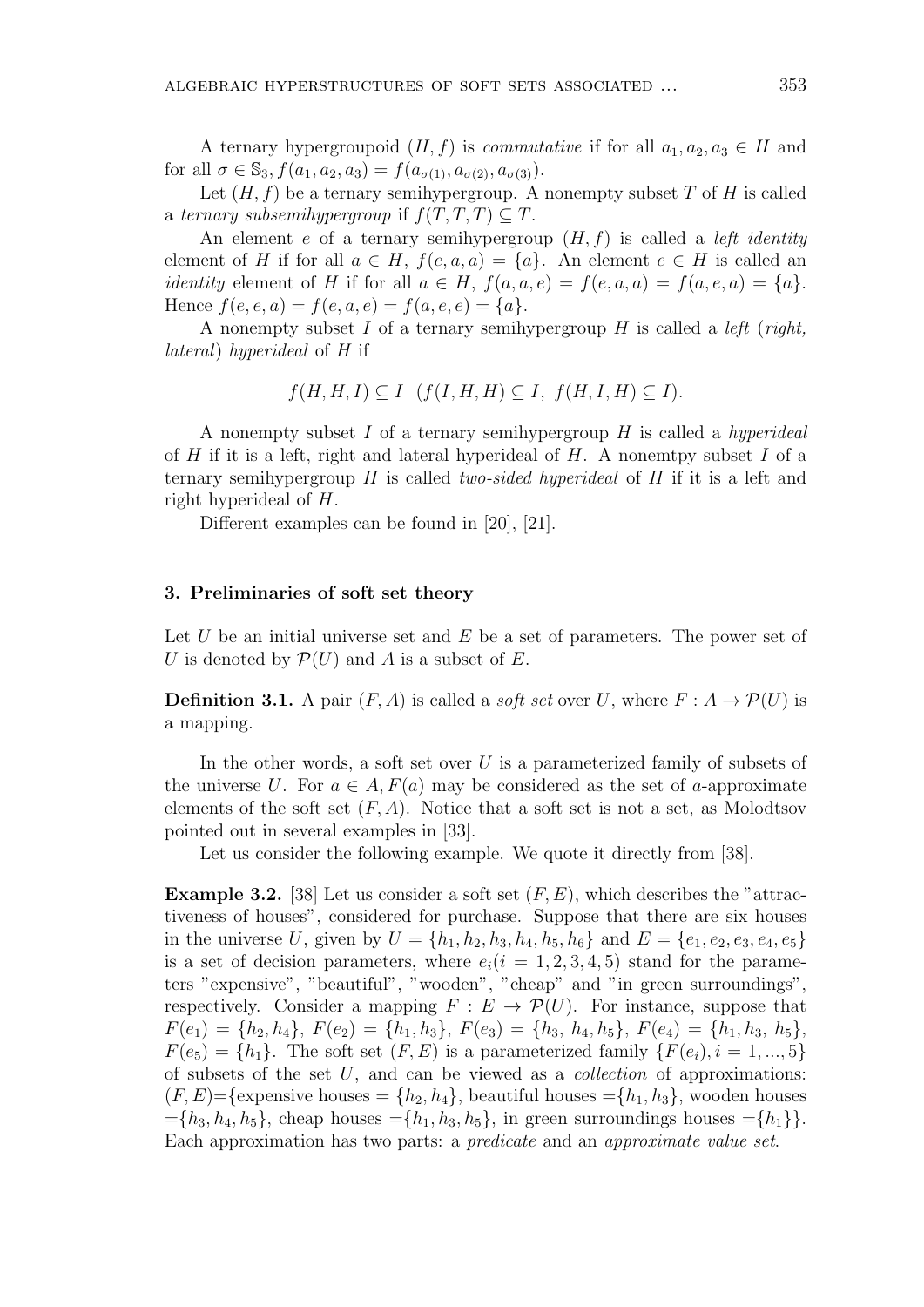In [47], for a soft set  $(F, A)$ , the set  $Supp(F, A) = \{x \in A | F(x) \neq \emptyset\}$  is called the *support* of the soft set  $(F, A)$ . If  $Supp(F, A) \neq \emptyset$ , then  $(F, A)$  is called non-null.

**Definition 3.3.** Let  $(F, A)$  and  $(G, B)$  be two soft sets over a common universe *U*. The *extended intersection* of  $(F, A)$  and  $(G, B)$ , denoted by  $(F, A) \bigcap_E (G, B)$ is the soft set  $(K, C)$ , satisfying the following conditions: (i)  $C = A \cup B$ ; (ii) for all  $e \in C$ ,  $\overline{u}$ 

$$
K(e) = \begin{cases} F(e) & \text{if } e \in A \backslash B, \\ G(e) & \text{if } e \in B \backslash A, \\ F(e) \cup G(e) & \text{if } e \in A \cap B. \end{cases}
$$

**Definition 3.4.** Let  $(F, A)$  and  $(G, B)$  be two soft sets over a common universe *U*. The *restricted intersection* of  $(F, A)$  and  $(G, B)$ , denoted by  $(F, A) \bigcap_R (G, B)$ is the soft set  $(K, C)$ , satisfying the following conditions: (i)  $C = A \cap B$ ; (ii) for **Definition 3.4.** Let  $(F, A)$  and  $(G, B)$  be two soft sets over a co:<br>*U*. The restricted intersection of  $(F, A)$  and  $(G, B)$ , denoted by (*c*) is the soft set  $(K, C)$ , satisfying the following conditions: (i)  $C =$  all  $e \in C$ ,

**Definition 3.5.** Let (*F, A*) and (*G, B*) be two soft sets over a common universe *U*. The *bi-intersection* of  $(F, A)$  and  $(G, B)$  is the soft set  $(K, C)$ , where  $C = A \cap B$ and  $K: C \to \mathcal{P}(U)$  is a mapping given by  $K(x) = F(x) \cap G(x)$  for all  $x \in G$ . We **Definition 3.5.** Let  $(F, A)$  and  $F: C \to \mathcal{P}(U)$  is a mappi write  $(F, A) \tilde{\sqcap} (G, B) = (K, C)$ .  $\frac{1}{2}$ 

**Definition 3.6.** Let  $(F, A)$  and  $(G, B)$  be two soft sets over a common universe *U*. The *extended union* of  $(F, A)$  and  $(G, B)$ , denoted by  $(F, A) \bigcup_{E} (G, B)$  is the soft set  $(K, C)$ , satisfying the following conditions: (i)  $C = A \cup B$ ; (ii) for all  $e \in C$ , 111'<br>7

$$
K(e) = \begin{cases} F(e) & \text{if } e \in A \backslash B, \\ G(e) & \text{if } e \in B \backslash A, \\ F(e) \cup G(e) & \text{if } e \in A \cap B. \end{cases}
$$

**Definition 3.7.** Let  $(F, A)$  and  $(G, B)$  be two soft sets over a common universe *U*. The *restricted union* of  $(F, A)$  and  $(G, B)$ , denoted by  $(F, A) \bigcup_R (G, B)$ , is the soft set  $(K, C)$  satisfying the following conditions: (i)  $C = A \cap B$ ; (ii) for all **Definition 3.7.** Let  $(F, A)$  and  $(G, B)$  be two soft sets over  $\varepsilon$  *U*. The restricted union of  $(F, A)$  and  $(G, B)$ , denoted by  $(F, A)$  soft set  $(K, C)$  satisfying the following conditions: (i)  $C = e \in C, K(e) = F(e) \cup G(e)$ . We writ

**Definition 3.8.** Let  $(F_i, A_i)_{i \in I}$  be a nonempty family of soft sets over a common  $e \in C, K(e) = F(e) \cup G(e)$ . We write  $(F, A) \tilde{\cup} (G, B) = (K, C)$ .<br>**Definition 3.8.** Let  $(F_i, A_i)_{i \in I}$  be a nonempty family of soft sets over a common universe *U*. The union of these soft sets is the soft set  $(G, B)$  such that  $B =$  $\in C, K(e) = F(e) \cup G(e)$ . We write  $(F, A)\tilde{\cup}(G, B) = (K, C)$ .<br> **efinition 3.8.** Let  $(F_i, A_i)_{i \in I}$  be a nonempty family of soft sets over a common<br>
iverse U. The union of these soft sets is the soft set  $(G, B)$  such that  $B =$ <br>  $i \in I$ **Definition 3.8.** Let  $(F_i, A_i)$ <br>universe *U*. The union of  $\bigcup_{i \in I} A_i$  and for all  $x \in B$ , *G* write  $\widehat{\bigcup_{i \in I} (F_i, A_i)} = (G, B)$ .

**Definition 3.9.** Let (*F, A*) and (*G, B*) be two soft sets over a common universe *U*. Then  $(F, A)$  *AND*  $(G, B)$  denoted by  $(F, A) \widetilde{\wedge} (G, B)$  is defined by  $(F, A) \widetilde{\wedge} (G, B)$  =  $(K, A \times B)$ , where  $K(x, y) = F(x) \cap G(y)$  for all  $(x, y) \in A \times B$ .

**Definition 3.10.** Let  $(F, A)$  and  $(G, B)$  be two soft sets over a common universe *U*. Then  $(F, A)$   $OR$   $(G, B)$  denoted by  $(F, A)$  $\widetilde{\vee}$  $(G, B)$  is defined by  $(F, A) \widetilde{\vee}$  $(G, B)$  =  $(K, A \times B)$ , where  $K(x, y) = F(x) \cup G(y)$  for all  $(x, y) \in A \times B$ .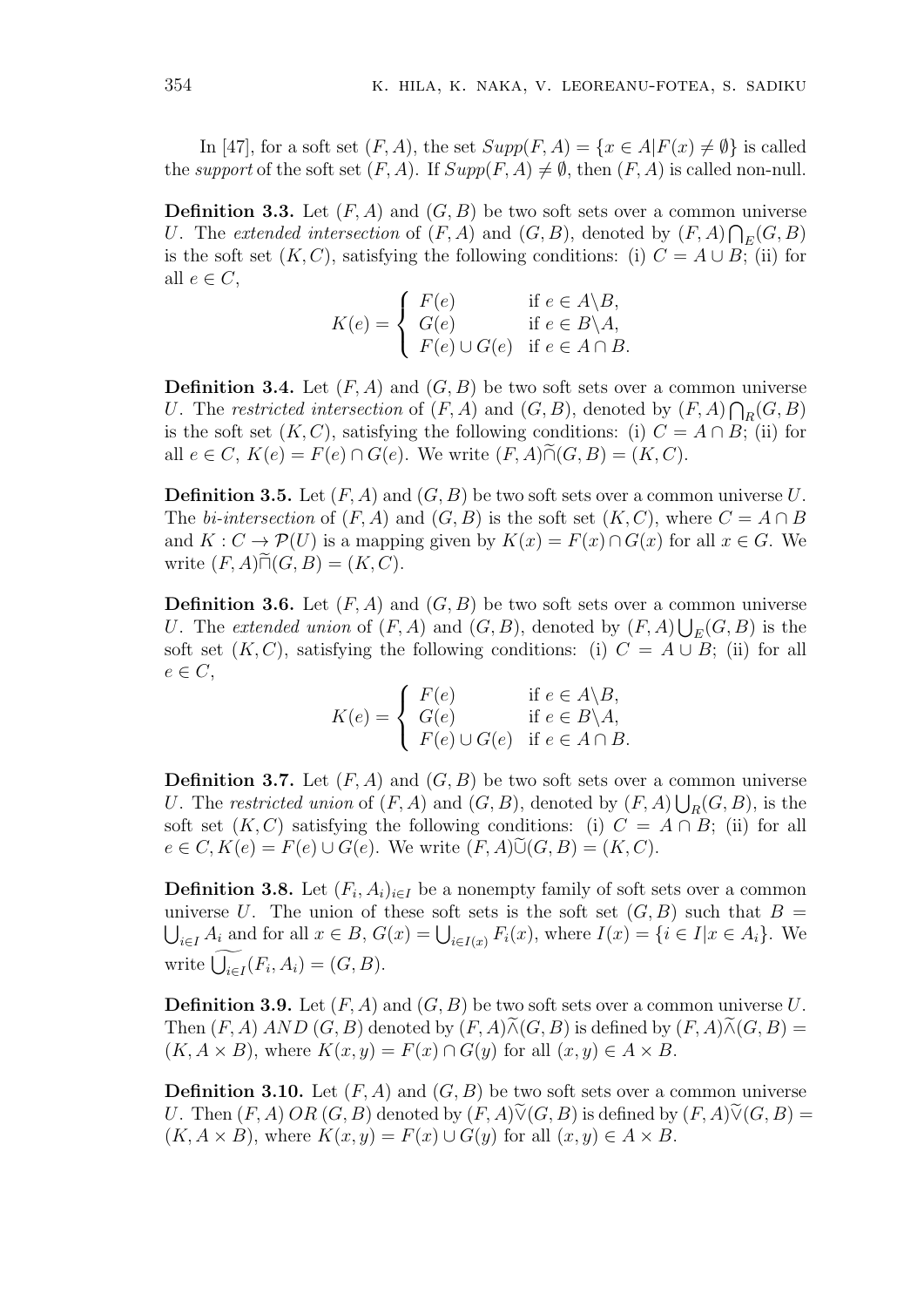**Definition 3.11.** Let  $(F, A)$  and  $(G, B)$  be two soft sets over a common universe *U*. We say that  $(F, A)$  is a *soft subset* of  $(G, B)$ , denoted by  $(F, A) \widetilde{\subset} (G, B)$ , if it satisfies: (i)  $A \subseteq B$ ; (ii)  $F(a) \subseteq G(a)$  for all  $a \in A$ .

We say that  $(F, A)$  and  $(G, B)$  are *soft equal*, denoted by  $(F, A) = (G, B)$  if  $(F, A)$  ⊂  $(G, B)$  and  $(G, B)$  ⊂  $(F, A)$ .

#### **4. Soft ternary semihypergroups**

Hereafter, we shall consider soft sets over a ternary semihypergroup (*H, f*).

**Definition 4.1.** The *restricted hyperproduct* of soft sets  $(F_1, B_1)$ ,  $(F_2, B_2)$ ,  $(F_3, B_3)$ Hereafter, we shall consider soft sets over a ternary semihypergroup  $(H, f)$ .<br>**Definition 4.1.** The *restricted hyperproduct* of soft sets  $(F_1, B_1)$ ,  $(F_2, B_2)$ ,  $(F_3, B_3)$ ), over a ternary semihypergroup  $H$ , denoted by defined as a soft set for *f* context in the *f*((*F*<sub>1</sub>*, B*<sub>1</sub>*)*,<br>(*K, D*) =  $\hat{f}((F_1, B_1), (F_2, B_2), (F_3, B_3))$ , ∩

$$
(K, D) = \widehat{f}((F_1, B_1), (F_2, B_2), (F_3, B_3)),
$$

where  $D = \bigcap \{B_i | i = 1, 2, 3\} \neq \emptyset$  and  $K : D \to \mathcal{P}(H)$  defined by

$$
K(d) = f(F_1(d), F_2(d), F_3(d))
$$
 for all  $d \in D$ .

**Definition 4.2.** Let (*F, A*) be a non-null soft set over a ternary semihypergroup  $(H, f)$ . Then,  $(F, A)$  is called a *soft ternary semihypergroup* over *H* if  $F(x)$  is a ternary subsemihypergroup of *H* for all  $x \in Supp(F, A)$ , i.e. *f*, *A*) be a non-null soft set over a called a *soft ternary semihypergr* oup of *H* for all  $x \in Supp(F, A)$ ,  $\hat{f}((F, A), (F, A), (F, A)) \subseteq (F, A)$ .

$$
\widehat{f}((F,A),(F,A),(F,A))\subseteq (F,A).
$$

A soft set (*H, E*) over *H* is said to be an *absolute soft set* over *H*, if for all  $e \in E$ ,  $H(e) = H$ .

**Proposition 4.3.** *A soft set* (*F, A*) *over a ternary semihypergroup H is a soft ternary semihypergroup over H if and only if for all*  $a \in A$ ,  $F(a) \neq \emptyset$  *is a ternary subsemihypergroup of H.*

**Proof.** Let  $(F, A)$  be a soft ternary hypergroup over *H* and  $a \in A$  be such that  $F(a) \neq \emptyset$ . By definition *f*<sub>*f*</sub>(*F, A*) be a soft ternary hypergroup over *H* and  $a \in A$ <br>definition<br> $\hat{f}((F, A), (F, A), (F, A)) = (K, A \cap A \cap A) = (K, A)$ 

$$
f((F, A), (F, A), (F, A)) = (K, A \cap A \cap A) = (K, A)
$$

where  $K$  is defined by

$$
K(a) = f(F(a), F(a), F(a))
$$
 for all  $a \in A$ .

Since  $\widehat{f}((F, A), (F, A), (F, A)) \subseteq (F, A)$ , it follows that  $K(a) \subseteq F(a)$  for all  $a \in A$ , and so  $f(F(a), F(a), F(a)) \subseteq F(a)$ . This means that  $F(a)$  is a ternary subsemihypergroup of *H*.

Conversely, let  $F(a) \neq \emptyset$  be a ternary semihypergroup of *H* for all  $a \in A$ . We have  $f(F(a), F(a), F(a)) \subseteq F(a)$ , that is  $K(a) \subseteq F(a)$ . Thus,  $(K, A) \subseteq (F, A)$ , which implies that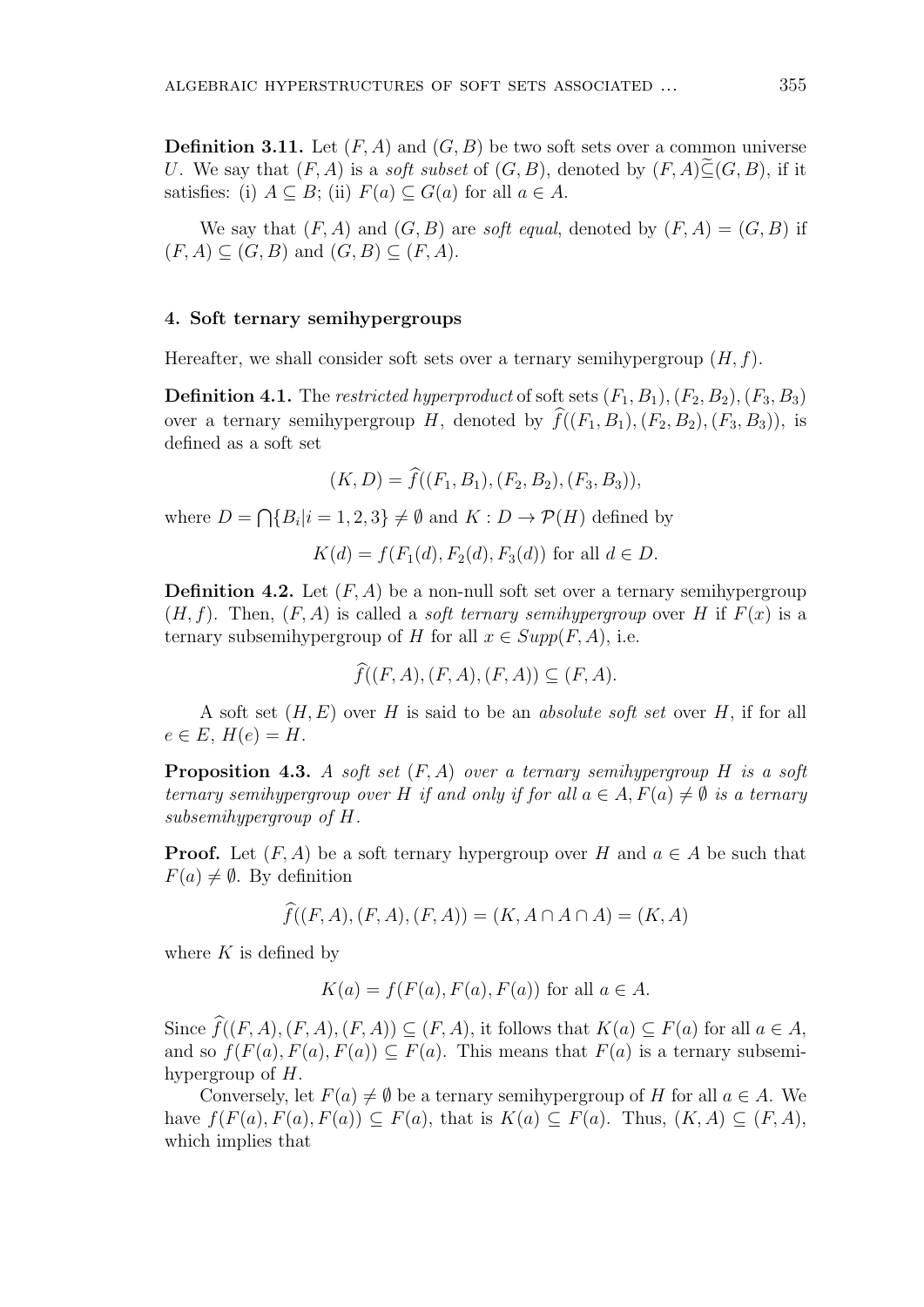п

K. HILA, K. NAKA, V. LEORE.  

$$
\widehat{f}((F, A), (F, A), (F, A)) \subseteq (F, A)
$$

Hence  $(F, A)$  is a ternary semihypergroup over  $H$ .

**Example 4.4.** Let  $H = \{a, b, c, d, e, g\}$  and  $f(x, y, z) = (x * y) * z$  for all  $x, y, z \in H$ , where *∗* is defined by the table:

|  | $*   a \t b \t c \t d \t e \t g$                                                                                                                                                                                                                                     |  |  |
|--|----------------------------------------------------------------------------------------------------------------------------------------------------------------------------------------------------------------------------------------------------------------------|--|--|
|  |                                                                                                                                                                                                                                                                      |  |  |
|  |                                                                                                                                                                                                                                                                      |  |  |
|  |                                                                                                                                                                                                                                                                      |  |  |
|  |                                                                                                                                                                                                                                                                      |  |  |
|  | $\begin{array}{ c cccc } \hline a & a & \{a,b\} & c & \{c,d\} & e & \{e,g\} \\ b & b & b & d & d & g & g \\ c & \{c,d\} & c & \{c,d\} & c & \{c,d\} \\ d & d & d & d & d & d \\ e & \{e\}, g\} & c & \{c,d\} & e & \{e,g\} \\ g & g & g & d & d & g & g \end{array}$ |  |  |
|  |                                                                                                                                                                                                                                                                      |  |  |

Then  $(H, f)$  is a ternary semihypergroup. We define  $F : H \to \mathcal{P}(H)$  by  $F(a) =$  ${a, b}, F(b) = {b, d, g}, F(c) = {c, d}, F(d) = {d}, F(e) = {a, b, e, g}, F(g) =$  ${d, g}$ . It is clear that for all  $x \in H$ ,  $F(x)$  is a ternary subsemihypergroup of *H*. Hence,  $(F, H)$  is a soft ternary semihypergroup over *H*. Notice that not every soft set over a ternary semihypergroup *H*, is a soft ternary semihypergroup over *H*. Let  $G : H \to \mathcal{P}(H)$  defined by  $G(a) = \{a, b, c\}, G(b) = \{b, d, g\}, G(c) =$  ${c, d}$ ,  $G(d) = {d}$ ,  $G(e) = {a, b, e, g}$ ,  $G(g) = {d, e, g}$ . Then  $(G, H)$  is a soft set over *H*, but it is not a soft ternary semihypergroup over *H*, because  $G(a)$  and *G*(*g*) are not ternary subsemihypergroups of *H*.

**Proposition 4.5.** *Let* (*F, A*) *and* (*G, B*) *be two soft ternary semihypergroups over H* such that  $A \cap B = \emptyset$ . Then  $(F, A) \bigcup_E (G, B)$  is a soft ternary semihypergroup *over H.*  $\mathbf{u}$ 

**Proof.** By definition,  $(K, C) = (F, A) \bigcup_{E} (G, B)$ , where  $C = A \cup B$  and  $A \cap B = \emptyset$ . Then for all  $c \in C$ , either  $c \in A \ B$  or  $c \in B \ A$ . If  $c \in A \ B$ , then  $K(c) =$  $F(c)$  and if  $c \in B \setminus A$ , then  $K(c) = G(c)$ . So in both cases  $K(c)$  is a ternary subsemihypergroup of  $H$ . Therefore,  $(K, C)$  is a soft ternary semihypergroup over *H*.  $\blacksquare$ 

**Proposition 4.6.** *Let* (*F, A*) *and* (*G, B*) *be two soft ternary semihypergroups over H* such that  $A \cap B \neq \emptyset$ . Then  $(F, A) \bigcup_E (G, B)$  is a soft ternary semihypergroup *over H.*

**Proof.** Let us assume that  $A \cap B \neq \emptyset$ . Let  $(K, C) = (F, A) \bigcup_{E} (G, B)$  where

$$
K(c) = \begin{cases} F(c) & \text{if } c \in A \backslash B, \\ G(c) & \text{if } c \in B \backslash A, \\ F(c) \cup G(c) & \text{if } c \in A \cap B. \end{cases}
$$

To show that  $(K, C)$  is a soft ternary semihypergroup over  $H$ , we have to show that *f* $f((K, C), (K, C), (K, C)) \subseteq (K, C).$ 

$$
\widehat{f}((K, C), (K, C), (K, C)) \subseteq (K, C).
$$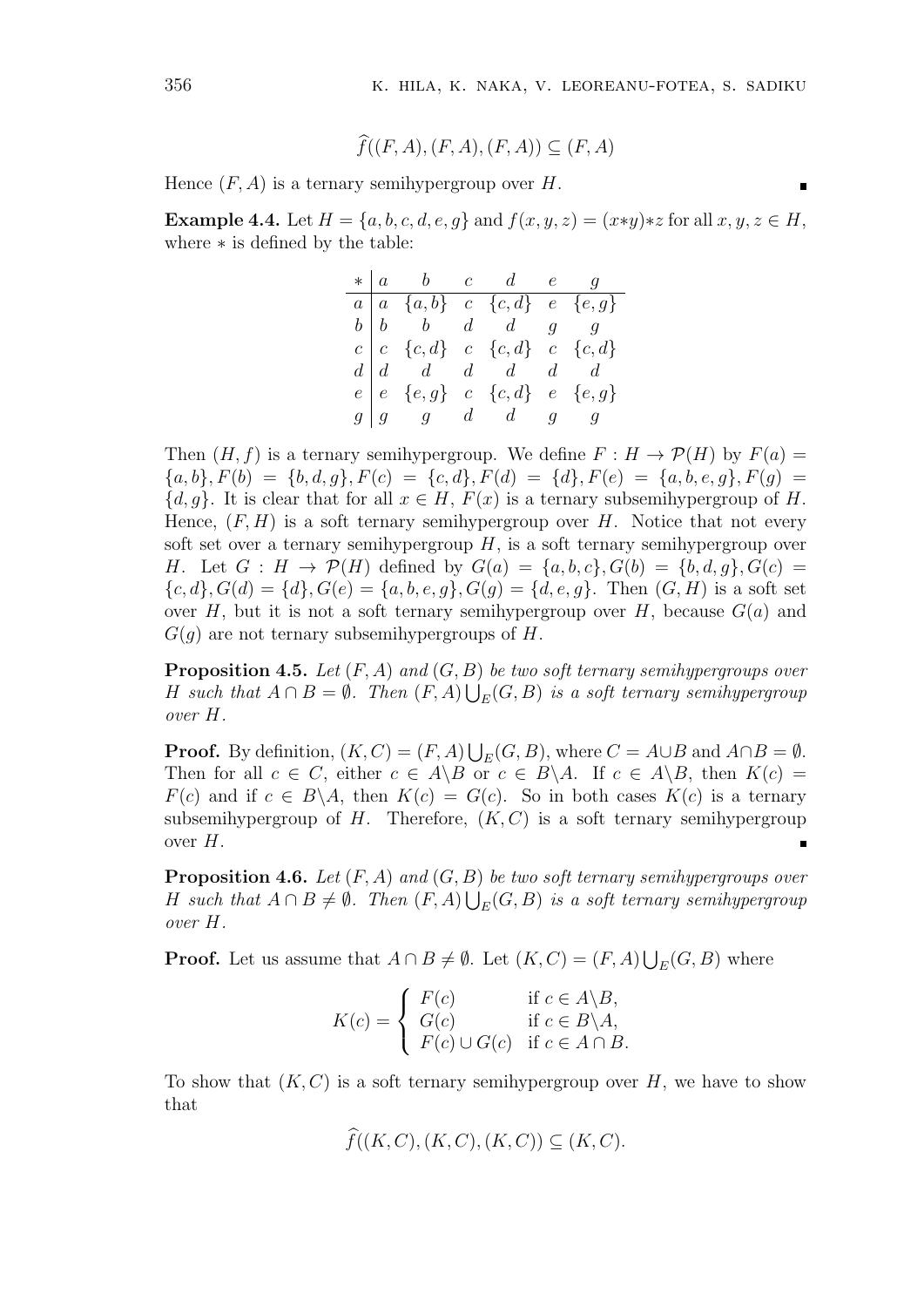We have

$$
\hat{f}((K, C), (K, C), (K, C)) = (P, C).
$$

and

$$
P(c) = f(K(c), K(c), K(c))
$$
 for all  $c \in C$ .

For  $c \in C$ , we have

$$
P(c) = f(K(c), K(c), K(c))
$$
  
=  $f((F, A) \cup_{E} (G, B), (F, A) \cup_{E} (G, B), (F, A) \cup_{E} (G, B))$   

$$
\subseteq \begin{cases} F(c) & \text{if } c \in A \setminus B, \\ G(c) & \text{if } c \in B \setminus A, \\ F(c) \cap G(c) & \text{if } c \in A \cap B. \end{cases}
$$

Then  $P(c) \subseteq K(c)$  for all  $c \in C$ . Therefore,  $(F, A) \cup_E (G, B)$  is a soft ternary semihypergroup over *H*.

**Proposition 4.7.** *Let* (*F, A*) *and* (*G, B*) *be two soft ternary semihypergroups over H* such that  $A \cap B \neq \emptyset$ . Then  $(F, A) \cap_R (G, B)$  is a soft ternary semihypergroup *over H.*

**Proof.** Let us assume that  $A \cap B \neq \emptyset$ . Let  $(K, C) = (F, A) \cap_R (G, B)$  where *C* = *A* ∩ *B*  $\neq$  *Ø* and *K*(*c*) = *F*(*c*) ∩ *G*(*c*) for all *c* ∈ *C*. To show that (*K, C*) is a soft ternary semihypergroup over  $H$ , we have to show that *f*g that  $A \cap B \neq \emptyset$ . Let  $(K, C) = (C)$ <br>  $F(c) \cap G(c)$  for all  $c \in C$ . To group over *H*, we have to show tha  $\hat{f}((K, C), (K, C), (K, C)) \subseteq (K, C)$ .

$$
\widehat{f}((K, C), (K, C), (K, C)) \subseteq (K, C).
$$
  

$$
\widehat{f}((K, C), (K, C), (K, C)) = (P, C).
$$

We have

$$
\widehat{f}((K, C), (K, C), (K, C)) = (P, C).
$$

and

 $P(c) = f(K(c), K(c), K(c))$  for all  $c \in C$ .

For  $c \in C$ , we have

$$
P(c) = f(K(c), K(c), K(c))
$$
  
=  $f(F(c) \cap G(c), F(c) \cap G(c), F(c) \cap G(c))$   
 $\subseteq F(c) \cap G(c)$   
=  $K(c)$ .

Then  $P \subseteq K$ . Therefore,  $(F, A) \cap_R (G, B)$  is a soft ternary semihypergroup over *H*.  $\blacksquare$ 

**Proposition 4.8.** *Let* (*F, A*) *and* (*G, B*) *be two soft ternary semihypergroups over H. Then*  $(F, A) \wedge (G, B)$  *is a soft ternary semihypergroup over H.*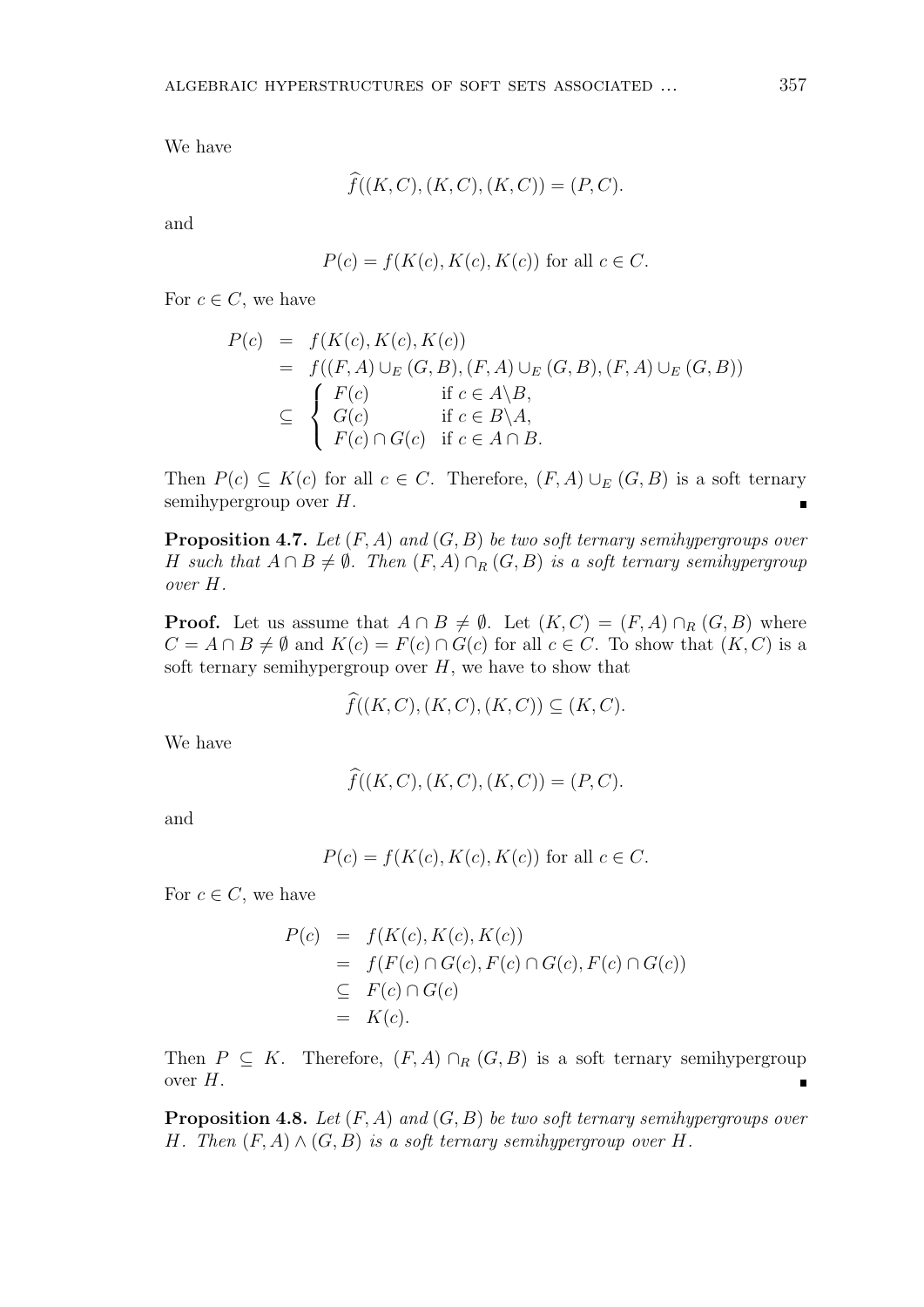**Proof.** Let  $(F, A) \wedge (G, B) = (K, A \times B) = (K, C)$  where  $K(a, b) = F(a) \cap$ *G*(*b*) for all  $(a, b) \in A \times B$ . We have to show that  $(K, A \times B)$  is a soft ternary semihypergroup over *H*. We have  $(A) \wedge (G, B) = (K, A \times B) = (K, C)$  where  $K$ )  $\in A \times B$ . We have to show that  $(K, A \times B)$  over  $H$ . We have<br> $(P, C) = \hat{f}((K, A \times B), (K, A \times B), (K, A \times B))$ 

$$
(P, C) = \widehat{f}((K, A \times B), (K, A \times B), (K, A \times B))
$$

where  $C = A \times B$  and  $P(a, b) = f(K(a, b), K(a, b), K(a, b))$  for all  $(a, b) \in C$ . For  $(a, b) \in C$ , we have

$$
P(a,b) = f(K(a,b), K(a,b), K(a,b))
$$
  
=  $f(F(a) \cap G(b), F(a) \cap G(b), F(a) \cap G(b))$   
 $\subseteq F(a) \cap G(b)$   
=  $K(a,b).$ 

Then  $P \subseteq K$ . Therefore,  $(F, A) \wedge (G, B)$  is a soft ternary semihypergroup over  $H$ .

**Definition 4.9.** Let  $(F_1, A_1)$ ,  $(F_2, A_2)$ ,  $(F_3, A_3)$  be three soft sets over a ternary semihypergroup (*H, f*). Define

$$
f^*((F_1, A_1), (F_2, A_2), (F_3, A_3)) = (K, A_1 \times A_2 \times A_3)
$$

be a soft set where  $K(a_1, a_2, a_3) = f((F_1(a_1), F_2(a_2), F_3(a_3)).$ 

**Proposition 4.10.** *Let* (*H, f*) *be a commutative ternary semihypergroup. If*  $(F_1, A_1)$ ,  $(F_2, A_2)$ ,  $(F_3, A_3)$  *are soft ternary semihypergroup over H*, *then*  $f^*((F_1, A_1), (F_2, A_2), (F_3, A_3))$  *is a soft ternary semihypergroup over H.* 

**Proof.** Let  $f^*((F_1, A_1), (F_2, A_2), (F_3, A_3)) = (K, A_1 \times A_2 \times A_3)$  where

$$
K(a_1, a_2, a_3) = f(F_1(a_1), F_2(a_2), F_3(a_3))
$$

for all  $(a_1, a_2, a_3) \in A_1 \times A_2 \times A_3$ . We have

$$
K(a_1, a_2, a_3) = f(F_1(a_1), F_2(a_2), F_3(a_3))
$$
  

$$
a_3) \in A_1 \times A_2 \times A_3.
$$
 We have  

$$
(P, C) = \hat{f}((K, A_1 \times A_2 \times A_3), ..., (K, A_1 \times A_2 \times A_3))
$$

where  $C = A_1 \times A_2 \times A_3$  and

$$
P(a_1, a_2, a_3) = f(K(a_1, a_2, a_3), K(a_1, a_2, a_3), K(a_1, a_2, a_3))
$$

for all  $(a_1, a_2, a_3) \in C$ . For  $(a_1, a_2, a_3) \in C$ , since *H* is commutative, we have

$$
P(a_1, a_2, a_3) = f(K(a_1, a_2, a_3), K(a_1, a_2, a_3), K(a_1, a_2, a_3))
$$
  
=  $f(f(F_1(a_1), F_2(a_2), F_3(a_3)), f(F_1(a_1), F_2(a_2), F_3(a_3)))$   

$$
\subseteq f(F_1(a_1), F_2(a_2), F_3(a_3))
$$
  
=  $K(a_1, a_2, a_3).$ 

п

Then  $P \subseteq K$ . This completes the proof.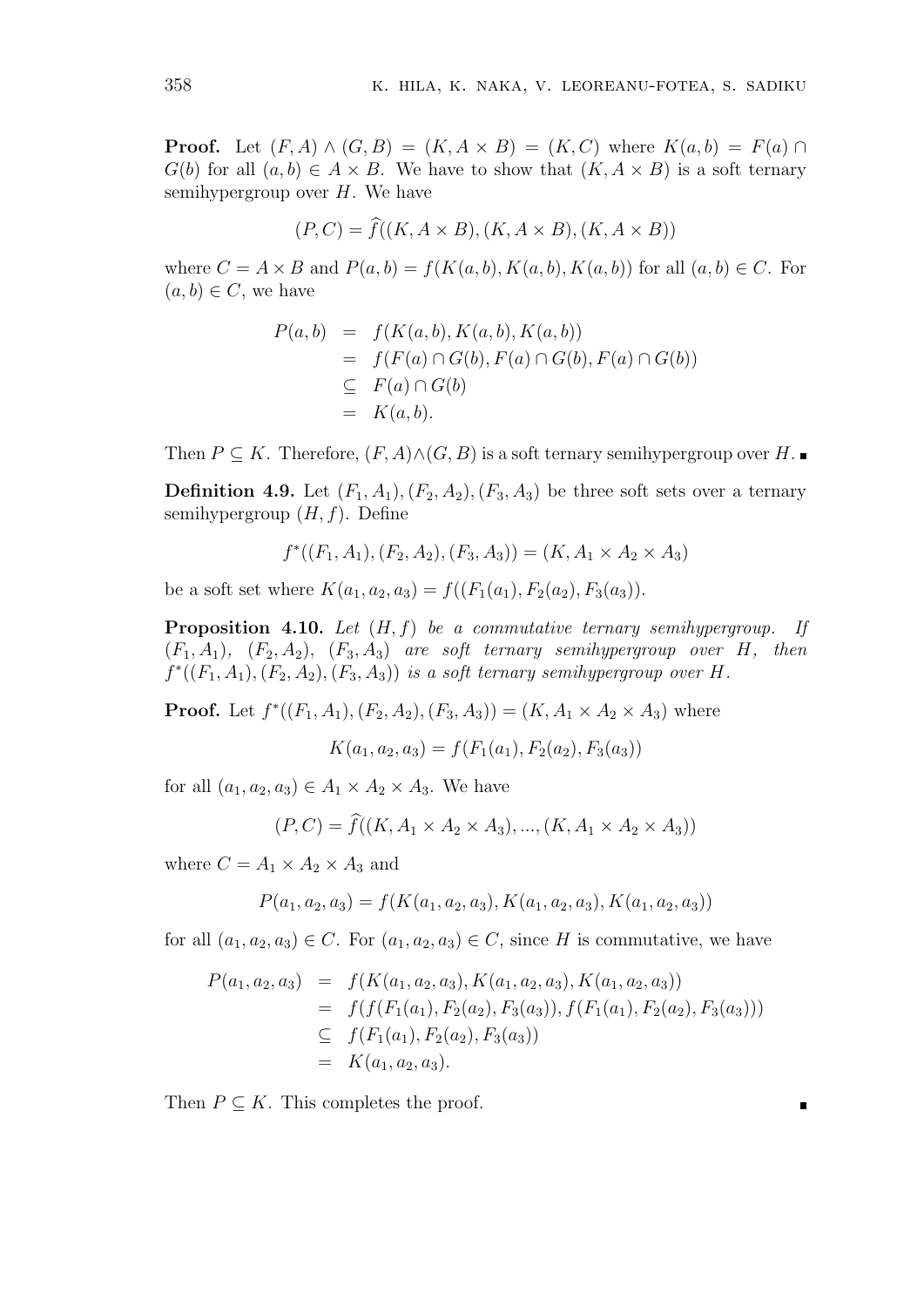#### **5. Soft ternary subsemihypergroups and soft hyperideals**

**Definition 5.1.** Let  $(F, A)$  and  $(G, B)$  be two soft sets over *H* such that  $(F, A)$  is a ternary semihypergroup and  $(G, B) \subseteq (F, A)$ . Then  $(G, B)$  is called a *soft ternary subsemihypergroup (hyperideal)* of  $(F, A)$  if  $G(b)$  is a ternary subsemihypergroup (hyperideal) of  $F(b)$  for all  $b \in B$ .

**Proposition 5.2.** *Let* (*F, A*) *be a soft ternary semihypergroup over H and let*  $\{(K_i, A_i)|i \in I\}$  *be a non-empty family of soft ternary subsemihypergoups of* (*F, A*)*. Then the following hold:*

- 1.  $\cap_{R_{i\in I}}(K_i, A_i)$  *is a soft ternary subsemihypergroup of*  $(F, A)$ *.*
- 2.  $\wedge_{i \in I} (K_i, A_i)$  *is a soft ternary subsemihypergroup of*  $\wedge_{i \in I} (F, A)$ *.*
- 3.  $\bigcup_{E_{i\in I}} (K_i, A_i)$  *is a soft ternary subsemihypergroup of*  $(F, A)$ *if the set*  $\{A_i | i \in I\}$  *is pairwise disjoint.*

**Proof.** Straightforward.

**Definition 5.3.** A soft set  $(F, A)$  over a ternary semihypergroup *H* is called a **Froof.** Straightforward.<br> **Definition 5.3.** A soft set  $(F, A)$  over a ternary semihypergroup *H* is called a soft left (right, lateral) hyperideal over *H*, if  $\hat{f}((H, E), (H, E), (F, A)) \subseteq (F, A)$ . A soft set (*F, A*) over *H* is called a *soft hyperideal* over *H*, if it is a soft left, soft right and a soft lateral hyperideal over *H*.

**Proposition 5.4.** *A soft set* (*F, A*) *over H is a soft left* (*right, lateral*) *hyperideal over H if and only if for all*  $a \in A$ ,  $F(a) \neq \emptyset$  *is a left* (*right, lateral*) *hyperideal of H.*

**Proof.** Let us suppose that (*F, A*) is a soft left hyperideal over *H*. We show that  $F(a) \neq \emptyset$  is a left hyperideal of *H*. By the definition we have *f f*((*H, E*)*,*(*H, E*)*,*(*F, A*)) = (*K, E*  $\cap$  *E*  $\cap$  *A*) = (*K, A*).

$$
f((H, E), (H, E), (F, A)) = (K, E \cap E \cap A) = (K, A).
$$

where  $f(H(a), H(a), F(a)) = K(a)$ , for all  $a \in A$ . That is,  $f(H, H, F(a)) = K(a)$ . Since  $\widehat{f}((H, E), (H, E), (F, A)) \subseteq (F, A)$ , where  $(K, A) \subseteq (F, A)$ . Thus we have,  $(K(a) ⊆ F(a)$  for all  $a ∈ A$ . Therefore,  $f(H, H, F(a)) ⊆ F(a)$ . This shows that *F*(*a*) is a left hyperideal of *H*.

Conversely, let us assume that  $F(a) \neq \emptyset$  is a left hyperideal of *H*. We will show that  $(F, A)$  is a soft left hyperideal over *H*. By the definition figure is a set of *H*.<br> *A*) is a soft left hyperideal over *H*. By the definition  $\hat{f}((H, E), (H, E), (F, A)) = (K, E \cap E \cap A) = (K, A)$ 

$$
f((H, E), (H, E), (F, A)) = (K, E \cap E \cap A) = (K, A)
$$

where  $f(H(a), H(a), F(a)) = K(a)$ , for all  $a \in A$ . That is,  $f(H, H, F(a)) = K(a)$ . But  $f(H, H, F(a)) \subseteq F(a)$ . This implies  $K(a) \subseteq F(a)$  and so  $(K, A) \subseteq (F, A)$ .  $\widehat{f}((H, E), (H, E), (F, A)) = (K, E \cap E \cap A) = (K, A)$ <br>where  $f(H(a), H(a), F(a)) = K(a)$ , for all  $a \in A$ . That is,  $f(H, H, F(a)) = K(a)$ .<br>But  $f(H, H, F(a)) \subseteq F(a)$ . This implies  $K(a) \subseteq F(a)$  and so  $(K, A) \subseteq (F, A)$ .<br>Thus  $\widehat{f}((H, E), (H, E), (F, A)) \subseteq (F, A)$ . Hence,  $(F,$ over *H*.

The soft hyperideal over *H* defined above is different from the soft hyperideal of a soft ternary semihypergroup. The following example shows this.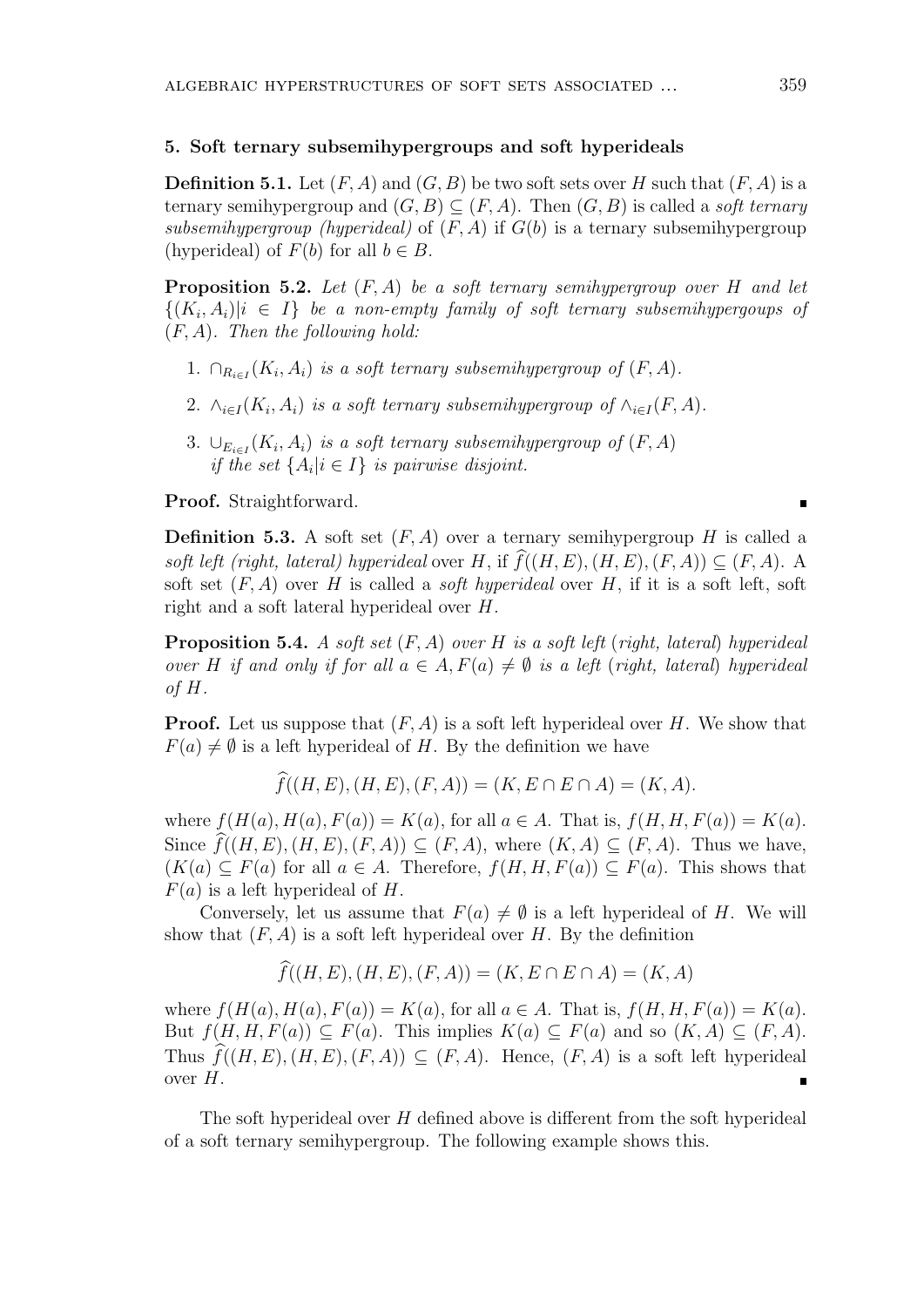**Example 5.5.** Let  $H = \{a, b, c, d, e, f\}$  and  $f(x, y, z) = (x \circ y) \circ z$  for all  $x, y, z \in H$ with the hyperoperation **◦** given by the following table:

|  | $\circ$ 0 a b c d e f                                                                                                                                                                                      |  |  |
|--|------------------------------------------------------------------------------------------------------------------------------------------------------------------------------------------------------------|--|--|
|  |                                                                                                                                                                                                            |  |  |
|  | $\begin{tabular}{ c c c c c c } \hline 0 & 0 & 0 & 0 & 0 & 0 & 0 \\ \hline $a$ & 0 & $a$ & $\{a,b\}$ & $c$ & $\{c,d\}$ & $e$ & $\{e,f\}$ \\ $b$ & 0 & $b$ & $d$ & $d$ & $f$ & $f$ \\ \hline \end{tabular}$ |  |  |
|  |                                                                                                                                                                                                            |  |  |
|  | $c \begin{bmatrix} 0 & c & \{c,d\} & c & \{c,d\} & c & \{c,d\} \end{bmatrix}$                                                                                                                              |  |  |
|  | $d \begin{bmatrix} 0 & d & d & d & d & d & d \end{bmatrix}$                                                                                                                                                |  |  |
|  | $e \begin{bmatrix} 0 & e & \{e, f\} & c & \{c, d\} & e & \{e, f\} \end{bmatrix}$                                                                                                                           |  |  |
|  | $f \mid 0 \quad f \qquad f \qquad d \qquad d \qquad f \qquad f$                                                                                                                                            |  |  |

Then  $(H, f)$  is a ternary semihypergroup. Let we consider the soft set  $(F, H)$ , where  $F: H \to \mathcal{P}(H)$  is defined as  $F(0) = \{0\}, F(a) = \{0, d\}, F(b) = \{0, b, d, f\}$ ,  $F(c) = \{0, c, d\}, F(d) = \{0, d, f\}, F(e) = \{0, e, f\}, F(f) = \{0, a, b\}.$  It is clear that  $(F, H)$  is a soft ternary semihypergroup over *H*. Let we consider now the soft set  $(G, \{b\})$  in which  $G: \{b\} \to \mathcal{P}(H)$  is defined as  $G(b) = \{0, d\}$ . As  $\{b\} \subseteq H$ and  $G(b)$  is a hyperideal of  $F(b)$ , therefore  $(G, \{b\})$  is a soft hyperideal of  $(F, H)$ . But  $G(b) = \{0, d\}$  is not a hyperideal over *H*, so  $(G, \{b\})$  is not a soft hyperideal over *H*.

**Proposition 5.6.** *Let* (*F, A*) *and* (*G, B*) *be any two soft hyperideals over a ternary semihypergroup H, with*  $A \cap B \neq \emptyset$ *. Then*  $(F, A) \cap_R (G, B)$  *is a soft hyperideal over*  $H$  *contained in both*  $(F, A)$  *and*  $(G, B)$ *.* 

**Proof.** Straightforward.

**Proposition 5.7.** *Let* (*F, A*) *and* (*G, B*) *be any two soft hyperideals over a ternary semihypergroup H.* Then  $(F, A) \cup_E (G, B)$  *is a soft hyperideal over H containing both*  $(F, A)$  *and*  $(G, B)$ *.* 

**Proof.** By the definition,  $(K, C) = (F, A) \cup_F (G, B)$ , where  $C = A \cup B$  for all  $c \in C = A \cup B$ , either  $c \in A \backslash B$  or  $c \in B \backslash A$  or  $c \in A \cap B$ . If  $c \in A \backslash B$ , then  $K(c) = F(c)$  if  $c \in B \setminus A$ , then  $K(c) = G(c)$ , and if  $c \in A \cap B$ , then  $K(c) = F(c) \cup G(c)$ , in all the cases  $K(c)$  is a hyperideal of *H*. Hence,  $(K, C)$  is soft hyperideal over *H*. Since  $A \subseteq A \cup B$ ,  $B \subseteq A \cup B$  and  $F(c) \subseteq K(c)$ ,  $G(c) \subseteq K(c)$ for all  $c \in C$ . Therefore, by the definition of soft subsets  $(F, A) \subseteq (K, C)$  and  $(G, B)$  ⊂  $(K, C)$ .  $\blacksquare$ 

**Proposition 5.8.** *Let* (*F, A*) *and* (*G, B*) *be any two soft hyperideals over a ternary semihypergroup H. Then*  $(F, A) \wedge (G, B)$  *is a soft hyperideal over H.* 

**Proof.** Straightforward.

**Proposition 5.9.** *Let* (*F, A*) *and* (*G, B*) *be any two soft hyperideals over a ternary semihypergroup H. Then*  $(F, A) \vee (G, B)$  *is a soft hyperideal over H.* 

**Proof.** Straightforward.

 $\blacksquare$ 

 $\blacksquare$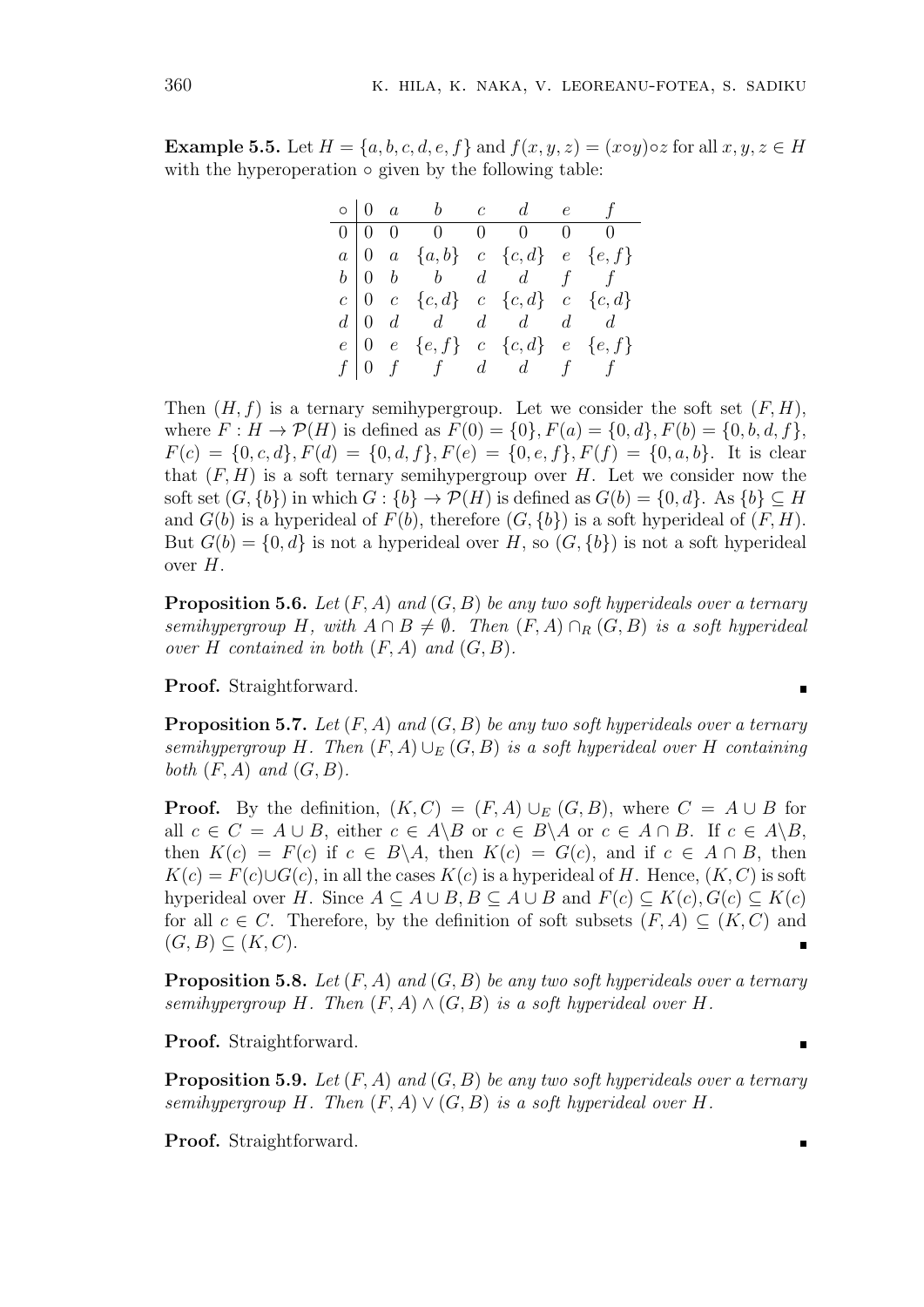**Proposition 5.10.** *Let* (*F, A*) *be a soft ternary semihypergroup over H and let*  ${(K_i, A_i)|i \in I}$  *be a non-empty family of soft hyperideals of*  $(F, A)$ *. Then the following hold:*

- 1.  $\cap_{R_{i\in I}}(K_i, A_i)$  *is a soft hyperideal of*  $(F, A)$ *.*
- 2.  $\wedge_{i \in I} (K_i, A_i)$  *is a soft hyperideal of*  $\wedge_{i \in I} (F, A)$ *.*
- 3.  $\cup_{R_{i\in I}} (K_i, A_i)$  *is a soft hyperideal of*  $(F, A)$ *.*
- 4.  $\vee_{i \in I}(K_i, A_i)$  *is a soft hyperideal of*  $\vee_{i \in I}(F, A)$ *.*

**Proof.** Straightforward.

### **6. Soft quasi-hyperideals over ternary semihypergroups**

**Definition 6.1.** A soft set  $(F, A)$  over a ternary semihypergroup *H* is called a *soft quasi-hyperideal* over *H* if 1. *f* **finition 6.1.** A soft set  $(F, A)$  over a ternary semihyperideal over  $H$  if<br>
1.  $\hat{f}((F, A), (H, E), (H, E)) \cap_R \hat{f}((H, E), (F, A), (H, E))$ 

- *n*ition 6.1. A soft set  $(F, A)$  over a the *f* (*H, E*), *H*, *E*), *(H, E*), *E*),  $\bigcap_{R} \hat{f}((H, E), (H, E), (F, A)) \subseteq (F, A)$ . 2.  $\hat{f}((F, A), (H, E), (H, E)) ∩ R \hat{f}((H, E), (F, A), (H, E))$ <br>  $\cap_R \hat{f}((H, E), (H, E), (F, A)) ⊆ (F, A).$ <br>
2.  $\hat{f}((F, A), (H, E), (H, E)) ∩ R \hat{f}((H, E), (H, E), (F, A), (H, E), (H, E))$
- $f((F, A), (H, E), (H, E)) \cap_R f((H, E),$ <br>  $\cap_R \widehat{f}((H, E), (H, E), (F, A)) \subseteq (F, A).$ <br>  $\widehat{f}((F, A), (H, E), (H, E)) \cap_R \widehat{f}((H, E),$ <br>  $\cap_R \widehat{f}((H, E), (H, E), (F, A)) \subseteq (F, A).$

where  $(H, E)$  is the absolute soft set over  $H$ .

**Proposition 6.2.** *A soft set* (*F, A*) *over a ternary semihypergroup H is a soft quasi-hyperideal over H if and only if for all*  $a \in A$ ,  $F(a) \neq \emptyset$  *is a quasi-hyperideal of H.*

**Proof.** Let us suppose that a soft set  $(F, A)$  over *H* is a soft quasi-hyperideal over *H*. We show that *F*(*a*) is a quasi-hyperideal of *H*. By the definition of restricted product, **Proof.** Let us suppose that a soft set  $(F, A)$  over  $H$  is a soft  $H$ . We show that  $F(a)$  is a quasi-hyperideal of  $H$ . By the product,<br>(1)  $\hat{f}((F, A), (H, E), (H, E)) = (G, A \cap E \cap E) = (G, A)$ (1)  $\hat{f}((F, A), (H, E), (H, E)) = (G, A \cap E \cap E) = (G, A)$ <br>
(2)  $\hat{f}((H, E), (F, A), (H, E)) = (S, E \cap A \cap E) = (S, A)$ 

- 
- 
- (1)  $\hat{f}((F, A), (H, E), (H, E)) = (G, A \cap E \cap E) = (G, A)$ <br>
(2)  $\hat{f}((H, E), (F, A), (H, E)) = (S, E \cap A \cap E) = (S, A)$ <br>
(3)  $\hat{f}((H, E), (H, E), (F, A)) = (I, E \cap E \cap A) = (I, A)$
- (4)  $\hat{f}((F, A), (H, E), (H, E)) = (G, A \cap E \cap E) = (G, A)$ <br>
(2)  $\hat{f}((H, E), (F, A), (H, E)) = (S, E \cap A \cap E) = (S, A)$ <br>
(3)  $\hat{f}((H, E), (H, E), (F, A)) = (I, E \cap E \cap A) = (I, A)$ <br>
(4)  $\hat{f}((H, E), (H, E), (F, A), (H, E), (H, E)) = (J, E \cap E \cap A \cap E \cap E) = (J, A)$

Equations  $(1)$ ,  $(2)$ ,  $(3)$  imply that

- $f((F, A), (H, E), (H, E))$   $\cap_R \hat{f}((H, E), (F, A), (H, E))$  $∩<sub>B</sub> f̂((H, E), (H, E), (F, A)) = (G, A) ∩<sub>B</sub> (S, A) ∩<sub>B</sub> (I, A)$ (5)  $\hat{f}((F, A), (H, E), (H, E)) \cap_R \hat{f}((H, E), (F, A), (H, E))$ <br>  $\cap_R \hat{f}((H, E), (H, E), (F, A)) = (G, A) \cap_R (S, A) \cap_R (I)$ <br>
(6)  $\hat{f}((F, A), (H, E), (H, E)) \cap_R \hat{f}((H, E), (F, A), (H, E))$  $\widehat{f}((F, A), (H, E), (H, E)) \cap_R \widehat{f}((H, E))$ <br>  $\cap_R \widehat{f}((H, E), (H, E), (F, A)) = (G, A)$ <br>  $\widehat{f}((F, A), (H, E), (H, E)) \cap_R \widehat{f}((H, E))$ <br>  $\cap_R \widehat{f}((H, E), (H, E), (F, A)) = (K, A)$
-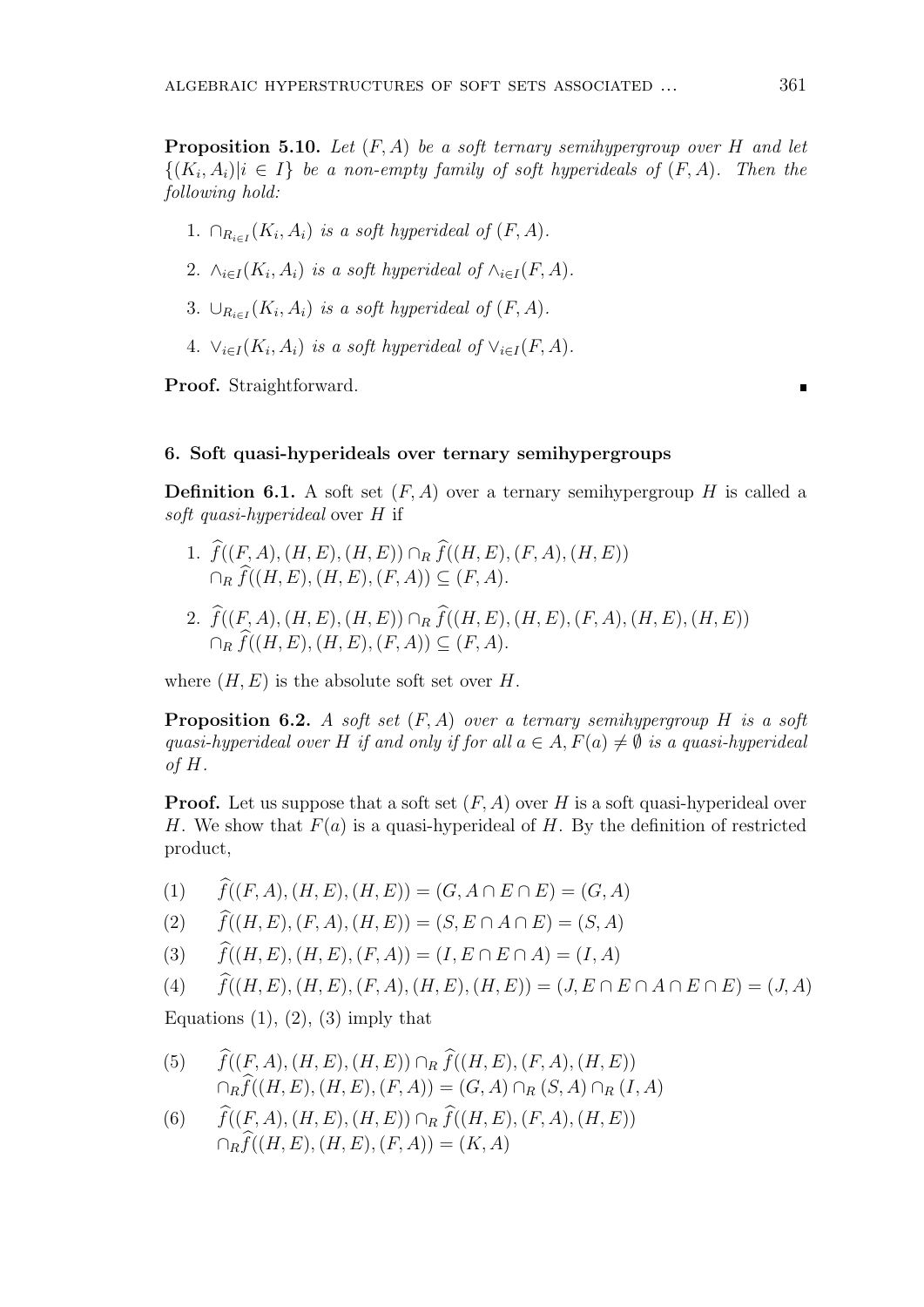But (*F, A*) is a soft quasi-hyperideal over *H*. Thus  $\hat{f}((F, A), (H, E), (H, E)) \cap_R$ *ff*((*F, A*) is a soft quasi-hyperideal over *H*. Thus  $\hat{f}((F, A), (H, E), (H, E)) \cap_R \hat{f}((H, E), (F, A), (H, E)) \cap_R \hat{f}((H, E), (H, E), (H, E), (F, A)) \subseteq (F, A)$ . From equation (6),  $(K, A) \subseteq (F, A)$ , that is,  $K(a) \subseteq F(a)$  for all  $a \in A$ . Again, equation (6) implies that,  $\forall a \in A$ ,

 $f(F(a), H(a), H(a)) \cap f(H(a), F(a), H(a)) \cap f(H(a), H(a), F(a)) = K(a).$ This implies that,  $\forall a \in A$ ,

$$
(7) \qquad f(F(a), H(a), H(a)) \cap f(H(a), F(a), H(a)) \cap f(H(a), H(a), F(a)) \subseteq F(a).
$$

Similarly, from equations  $(1)$ ,  $(3)$ ,  $(4)$ , we have

(8)  $\hat{f}((F, A), (H, E), (H, E)) \cap_R \hat{f}((H, E), (H, E), (F, A), (H, E), (H, E))$ *n*<sub>f</sub>(*R*<sub>*R*</sub> (*A*), *H*<sub>(*a*)</sub>, *H*<sub>(*a*)</sub>, *H*<sub>(*a*)</sub>, *H*<sub>(*a*)</sub>, *H*<sub>(*a*)</sub>, *H*<sub>(*a*)</sub>, *H*<sub>(*a*)</sub>, *H*<sub>(*R*)</sub>), *H*<sub>(*H*, *E*), (*H*, *E*), (*H*, *E*))  $\cap$ <sub>*R*</sub>  $\hat{f}((H, E) \cap$ <br> $\cap$ <sub>*R*</sub> $\hat{f}((H, E), (H, E), (F, A)) = (P, A)$ *f*<sub>*f*</sub>((*H, E*)*,*(*H, E*)*,*(*H, E*)*,*(*F, A*)) = (*P, A*)*.*<br>(*F, A*) is a soft quasi-hyperideal over *H*, we have  $\hat{f}((F, A), (H, E), (H, E)) \cap_R \hat{f}((H, E), (H, E), (H, E), (H, E), (H, E), (H, E)$ 

Since (*F, A*) is a soft quasi-hyperideal over *H*, we have

$$
(F, A) \text{ is a soft quasi-hyperideal over } H, \text{ we have}
$$
  

$$
\widehat{f}((F, A), (H, E), (H, E)) \cap_R \widehat{f}((H, E), (H, E), (F, A), (H, E), (H, E))
$$
  

$$
\cap_R \widehat{f}((H, E), (H, E), (F, A)) \subseteq (F, A).
$$

Therefore,  $(P, A) \subseteq (F, A)$ , that is, for all  $a \in A$ ,  $P(a) \subseteq F(a)$ . From equation (8), we have for all  $a \in A$ ,

$$
f(F(a), H(a), H(a)) \cap f(H(a), H(a), F(a), H(a), H(a)) \cap f(H(a), H(a), F(a)) = P(a).
$$

This implies that

(9)  $f(F(a), H(a), H(a)) \cap f(H(a), H(a), F(a), H(a), H(a)) \cap f(H(a), H(a), F(a))$ *⊆ F*(*a*)*.*

From equations (7) and (9), it is clear that  $F(a)$  is a quasi-hyperideal of *H*.

Conversely, let  $F(a) \neq \emptyset$  be a quasi-hyperideal of *H* for all  $a \in A$ . We will show that  $(F, A)$  is a soft quasi-hyperideal over  $H$ . From equations  $(1), (2), (3)$ we have *f*<sub>*f*</sub>(*F*) *f*<sub>*f*</sub>(*F*) *f*<sub>*f*</sub>(*A*) *f*<sub>*f*</sub>(*E*) *f*<sub>*f*</sub>(*E*) *f*<sub>*f*</sub>(*H*) *f*<sub>*f*</sub>(*H, A*) is a soft quasi-hyperideal over *H*. From  $\epsilon$  *f*<sup>6</sup>(*F, A*)*,*(*H, E*)*,*(*H, E*))  $\cap$ <sub>*R*</sub>  $\hat{f}((H, E), (F, A), (H, E))$ 

that 
$$
(F, A)
$$
 is a soft quasi-hyperideal over  $H$ . From equations (1),  
we  

$$
\widehat{f}((F, A), (H, E), (H, E)) \cap_R \widehat{f}((H, E), (F, A), (H, E))
$$

$$
\cap_R \widehat{f}((H, E), (H, E), (F, A)) = (G, A) \cap_R (S, A) \cap_R (I, A) = (K, A).
$$

By the definition,  $\forall a \in A$ , we have

$$
f(F(a), H(a), H(a)) \cap f(H(a), F(a), H(a)) \cap f(H(a), H(a), F(a)) = K(a).
$$

But  $F(a)$  is a quasi-hyperideal of *H*. Therefore,

$$
K(a) = f(F(a), H(a), H(a)) \cap f(H(a), F(a), H(a)) \cap f(H(a), H(a), F(a)) \subseteq F(a),
$$

and so,  $(K, A) \subseteq (F, A)$ . Thus

 $K(a) = f(F(a), H(a), H(a)) \cap f(H(a), F(a), H(a)) \cap f(H(a),$ <br>and so,  $(K, A) \subseteq (F, A)$ . Thus<br>(10)  $\hat{f}((F, A), (H, E), (H, E)) \cap_R \hat{f}((H, E), (F, A), (H, E))$  $f((F, A) \subseteq (F, A)$ . Thus<br> $\hat{f}((F, A), (H, E), (H, E)) \cap_R \hat{f}((H, E))$ <br> $\cap_R \hat{f}((H, E), (H, E), (F, A)) \subseteq (F, A)$ .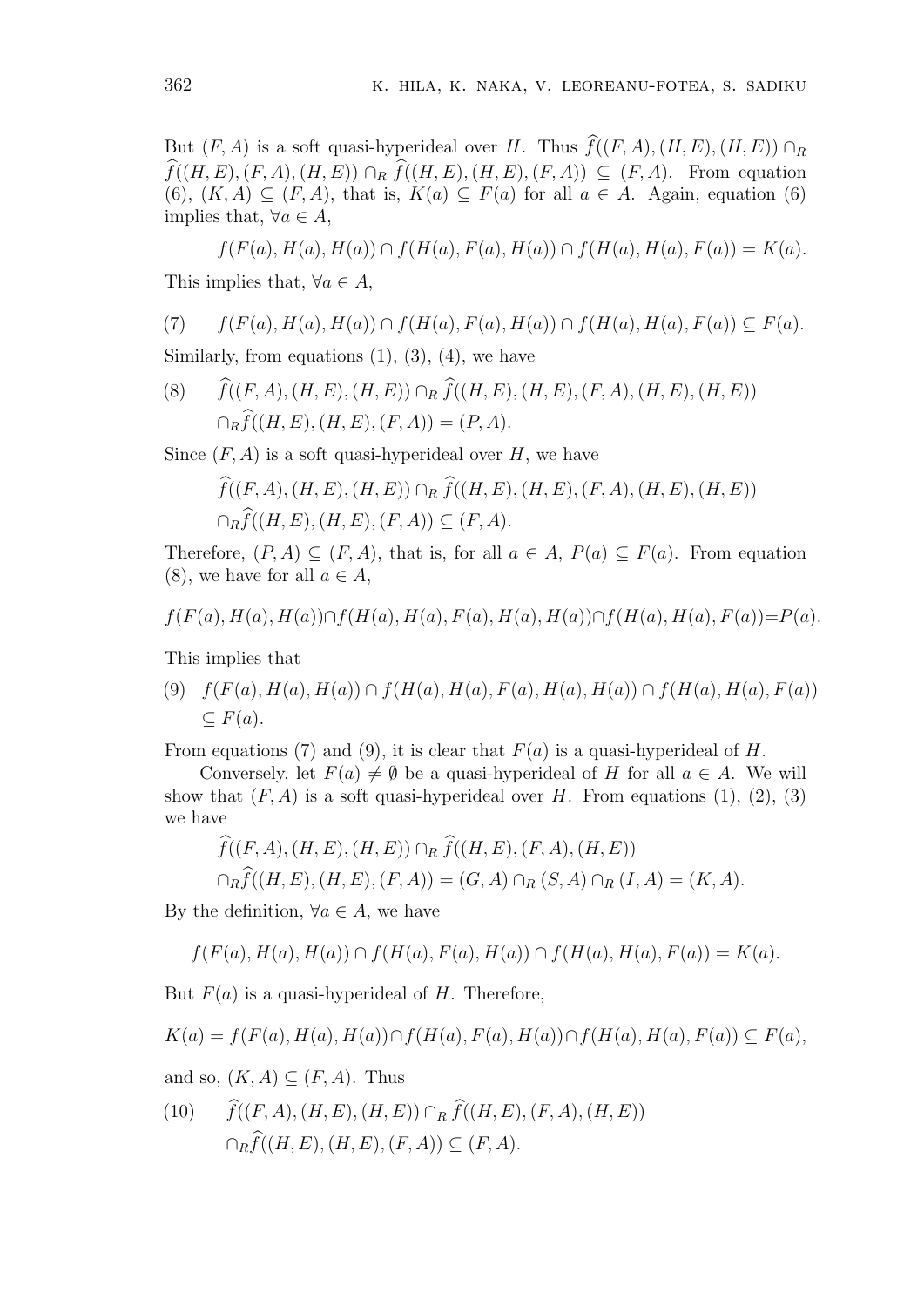From equations (1), (3), and (4) we have for, all  $a \in A$ ,

QALAIC HYPERSIROCIORES OF SOF 1 SEIS ASSOCIATED ...

\nEquations (1), (3), and (4) we have for, all 
$$
a \in A
$$
,

\n
$$
\widehat{f}((F, A), (H, E), (H, E)) \cap_R \widehat{f}((H, E), (H, E), (F, A), (H, E), (H, E))
$$
\n
$$
\cap_R \widehat{f}((H, E), (H, E), (F, A)) = (G, A) \cap_R (I, A) \cap_R (J, A) = (P, A)
$$

and also

$$
f(F(a), H(a), H(a)) \cap f(H(a), H(a), F(a), H(a), H(a))
$$
  
 
$$
\cap f(H(a), H(a), F(a)) = P(a).
$$

Since  $F(a)$  is a quasi-hyperideal of  $H$ , so we have

$$
P(a) = f(F(a), H(a), H(a)) \cap f(H(a), H(a), F(a), H(a), H(a))
$$
  
 
$$
\cap f(H(a), H(a), F(a)) \subseteq F(a)
$$

and thus  $(P, A) \subseteq (F, A)$ . Hence we have

(11)  $\hat{f}((F, A), (H, E), (H, E)) ∩ R \hat{f}((H, E), (H, E), (F, A), (H, E), (H, E))$  $∩$ *R* $f$ (*H, E*)*,*(*H, E*)*,*(*F, A*))  $\subseteq$  (*F, A*)*.* 

From equations (10) and (11), (*F, A*) is a soft quasi-hyperideal over *H*.

**Proposition 6.3.** *Let* (*R, A*)*,* (*L, B*) *and* (*M, C*) *be soft right, soft left and soft lateral hyperideals over H, respectively. Then*  $(R, A) \cap_R (M, C) \cap_R (L, B)$  *is a soft quasi-hyperideal over H.*

**Proof.** It is straightforward.

**Proposition 6.4.** *Let* (*R, A*)*,* (*L, B*) *and* (*M, C*) *be soft right, soft left and soft lateral hyperideals over H*, respectively, such that  $A \cap B \cap C = \emptyset$ . Then  $(R, A) \cap_E$  $(M, C)$   $\cap$ *E*  $(L, B)$  *is a soft quasi-hyperideal over H.*  $\overline{\phantom{a}}$ 

**Proof.** By definition,  $(S, D) = (R, A) \cap_E (M, C) \cap_E (L, B)$ , where  $D = A \cup B \cup C$ ,  $A \cap B \cap C$ ,  $\emptyset$  and  $A \cap B \cap C = \emptyset$ , and

$$
S(d) = \begin{cases} R(d) & \text{if } d \in A \backslash B \cap C \\ M(d) & \text{if } d \in C \backslash A \cap B, \\ L(d) & \text{if } d \in B \backslash A \cap C. \end{cases}
$$

for any  $d \in D$ . In each case,  $S(d)$  is a quasi-hyperideal of *H*. Since every left, right and lateral hyperideal of a ternary semihypergroup *H* is a quasi-hyperideal of *H*, thus, by definition,  $(S, D) = R$ , A $) \cap_E (M, C) \cap_E (L, B)$  is a soft quasi-hyperideal over *H*.

**Proposition 6.5.** *Every soft left (right, lateral) hyperideal over a ternary semihypergroup H is a soft quasi-hyperideal over H.*

**Proof.** Let  $(L, A)$  be a soft left hyperideal over *H*. Then  $L(a)$  is a left hyperideal of *H*. Since each left hyperideal of *H* is a quasi-hyperideal of *H*, therefore  $L(a)$ is a quasi-hyperideal of *H*. Hence  $(L, A)$  is a soft quasi-hyperideal over *H*.

The converse of the above proposition is not true in general as the following example shows.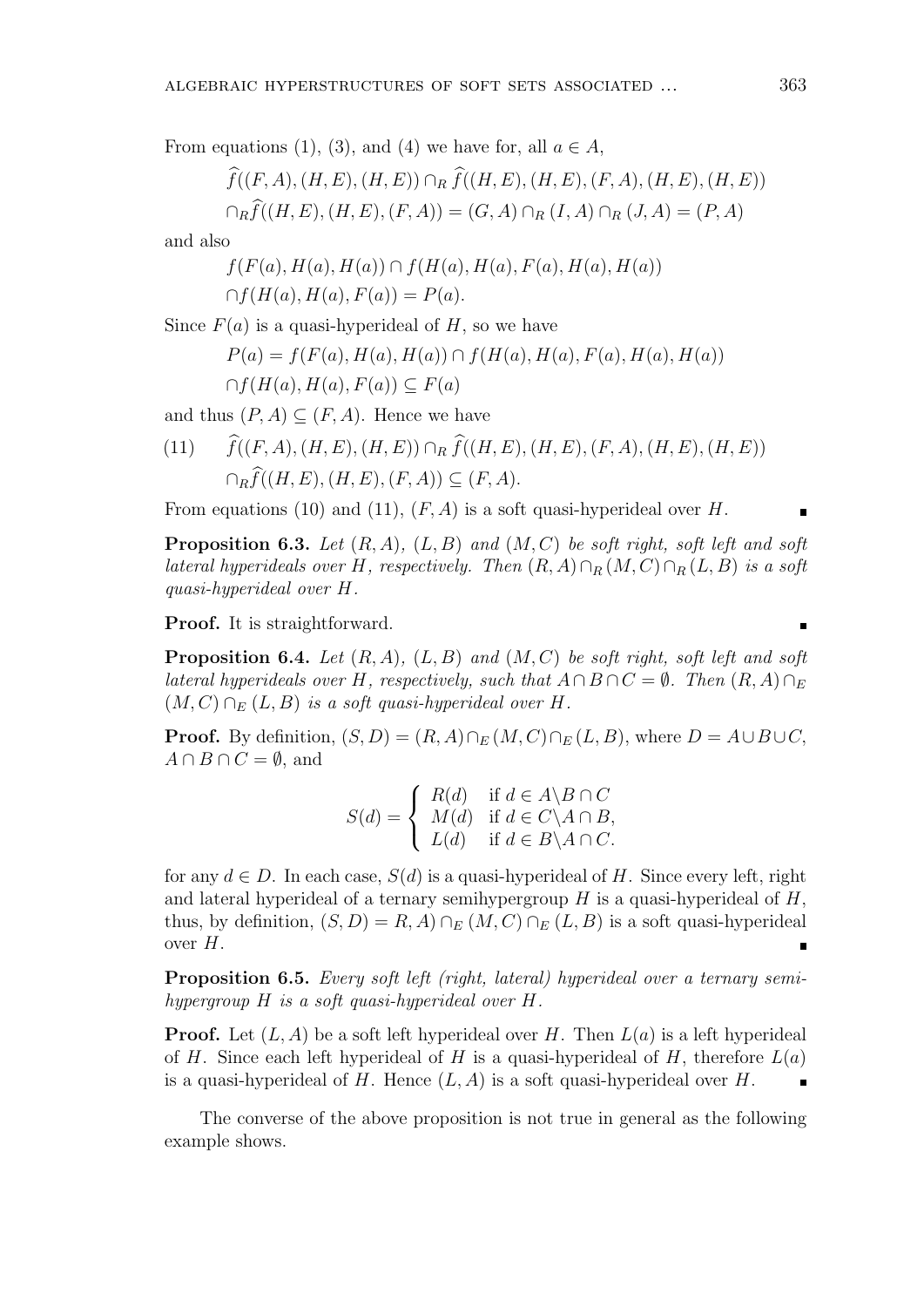**Example 6.6.** Let we consider the ternary semihypergroup (*H, f*) of the Example 5.5. Let we consider  $A = \{b\}$  and  $G : \{b\} \rightarrow \mathcal{P}(H)$  defined as  $G(b) = \{0, b, d, f\}$ . Then it can be easily verified that  $(G, B)$  is a soft quasi-hyperideal over *H*. But it is not a soft left and a soft lateral hyperideal over *H*.

**Proposition 6.7.** *Every soft left (right, lateral) hyperideal over a ternary semihypergroup H is a soft ternary semihypergroup over H.*

**Proof.** It is straightforward.

**Proposition 6.8.** *Every soft quasi-hyperideal is a soft ternary semihypergroup over H.*

**Proof.** It is straightforward.

**Proposition 6.9.** *Let* (*R, A*)*,* (*L, B*) *and* (*M, C*) *be soft right, soft left and soft lateral hyperideals over H*, respectively. Then  $(R, A) \wedge (M, C) \wedge (L, B)$  *is a soft quasi-hyperideal over H.*

**Proof.** By definition,  $(S, D) = (R, A) \wedge (M, C) \wedge (L, B)$ , where  $D = A \times C \times B$ , and for any  $(a, c, b) \in A \times C \times B$ ,  $S(a, c, b) = R(a) \cap M(c) \cap L(b)$  is a quasihyperideal of *H*. Since the intersection of a left, right and a lateral hyperideal is a quasi-hyperideal of *H*, then  $(R, A) \wedge (M, C) \wedge (L, B)$  is a soft quasi-hyperideal over *H*.

**Proposition 6.10.** *Let* (*F, A*) *and* (*G, B*) *be two soft quasi-hyperideals over a ternary semihypergroup H. Then the following hold:*

- 1.  $(F, A) \cap_R (G, B)$  *is a soft quasi-hyperideal over H*.
- 2.  $(F, A) \cap_E (G, B)$  *is a soft quasi-hyperideal over H.*
- 3.  $(F, A) \wedge (G, B)$  *is a soft quasi-hyperideal over H*.
- 4.  $(F, A) \cup_F (G, B)$  *is a soft quasi-hyperideal over*  $H$ *, whenever*  $A ∩ B = ∅$ *.*

**Proof.** It is straightforward.

**Proposition 6.11.** *Let* (*F, A*) *be a soft quasi-hyperideal and* (*G, B*) *a soft ternary semihypergroup H.* Then  $(F, A) \cap_R (G, B)$  *is a soft quasi-hyperideal of*  $(G, B)$ *.* 

**Proof.** By definition,  $(S, C) = (F, A) \cap_R (G, B)$ , where  $C = A \cap B \neq \emptyset$  and  $S(c) = F(c) \cap G(c)$  for all  $c \in C$ , since  $S(c) \subseteq F(c)$  and  $S(c) \subseteq G(c)$ . We show that  $S(c)$  is a quasi-hyperideal of  $G(c)$ . Since  $S(c) \subset G(c)$ ,

$$
f(S(c), G(c), G(c)) \cap f(G(c), S(c), G(c), G(c)) \cap f(G(c), G(c), S(c))
$$
  
\n
$$
\subseteq f(G(c), G(c), G(c)) \cap f(G(c), G(c), G(c), G(c)) \cap f(G(c), G(c), G(c))
$$
  
\n
$$
\subseteq f(G(c), G(c), G(c)) \subseteq G(c)
$$

because  $G(c)$  is a ternary subseminary pergroup of *H*. This implies that

 $\blacksquare$ 

F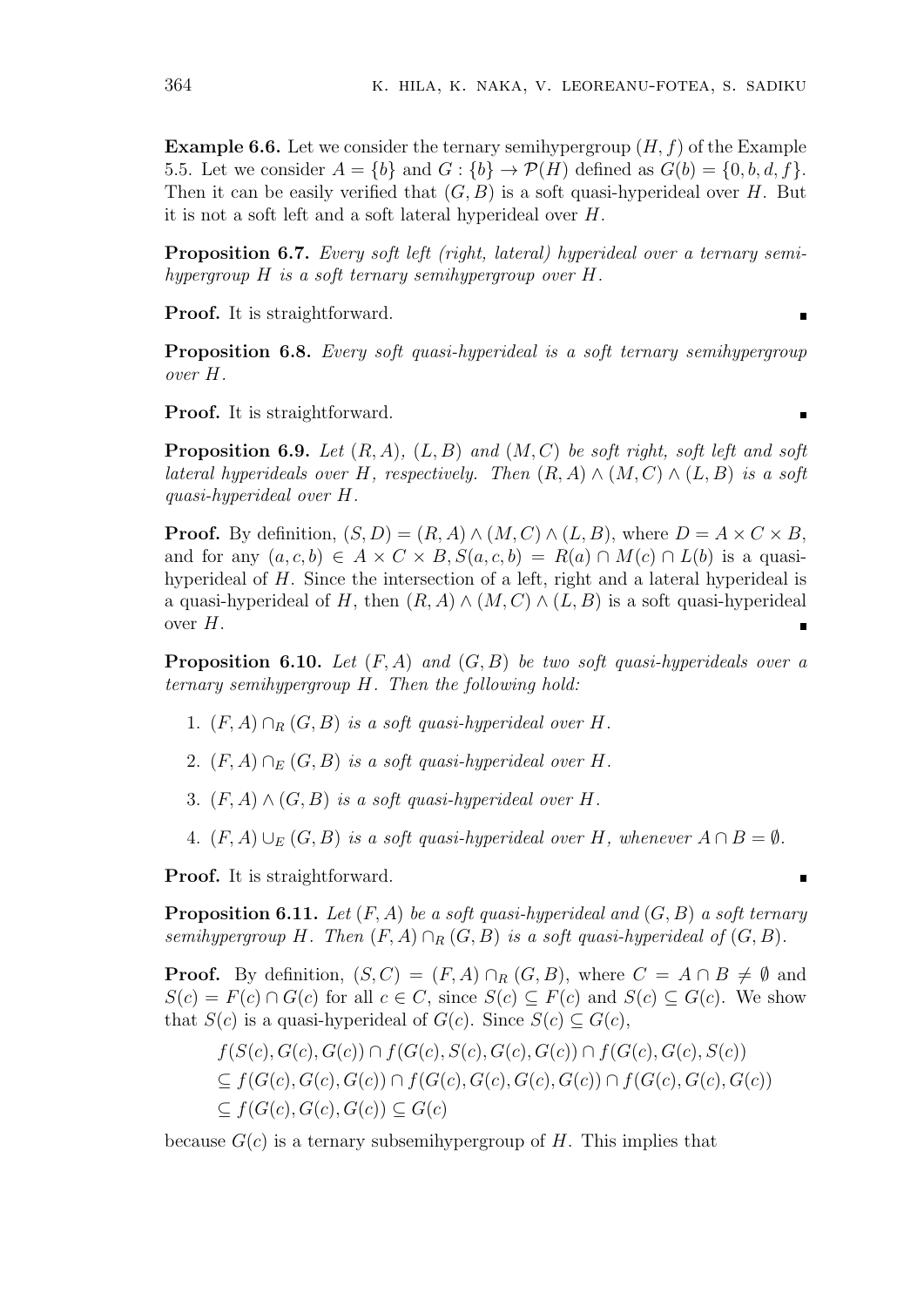(1) *f*(*S*(*c*)*, G*(*c*)*, G*(*c*)) *∩ f*(*G*(*c*)*, S*(*c*)*, G*(*c*)*, G*(*c*))*∩*  $f(G(c), G(c), S(c)) \subseteq G(c)$ .

Also 
$$
S(c) \subseteq F(c)
$$
. So

$$
f(S(c), G(c), G(c)) \cap f(G(c), S(c), G(c), G(c)) \cap f(G(c), G(c), S(c))
$$
  
\n
$$
\subseteq f(F(c), G(c), G(c)) \cap f(G(c), F(c), G(c), G(c)) \cap f(G(c), G(c), F(c))
$$
  
\n
$$
\subseteq f(F(c), H(c), H(c))
$$
  
\n
$$
\cap f(H(c), F(c), H(c), H(c)) \cap f(H(c), H(c), F(c)) \subseteq F(c)
$$

because  $F(c)$  is a quasi-hyperideal of *H*. Thus

(2) *f*(*S*(*c*)*, G*(*c*)*, G*(*c*)) *∩ f*(*G*(*c*)*, S*(*c*)*, G*(*c*)*, G*(*c*))*∩*  $f(G(c), G(c), S(c)) \subseteq F(c)$ .

From equations  $(1)$  and  $(2)$ , we have

(3) 
$$
f(S(c), G(c), G(c)) \cap f(G(c), S(c), G(c), G(c)) \cap f(G(c), G(c), S(c))
$$
  
\n $\subseteq F(c) \cap G(c) = S(c).$ 

Similarly, we can show that

(4) *f*(*S*(*c*)*, G*(*c*)*, G*(*c*)) *∩ f*(*G*(*c*)*, G*(*c*)*, S*(*c*)*, G*(*c*)*, G*(*c*))  $∩f(G(c), G(c), S(c)) \subseteq S(c)$ .

From equation (3) and (4),  $S(c)$  is a quasi-hyperideal of  $G(c)$ . Thus  $(F, A) \cap_R$  $(G, B)$  is a soft quasi-hyperideal of  $(G, B)$ .

## **7. Soft bi-hyperideals over ternary semihypergroups**

**Definition 7.1.** A soft set  $(F, A)$  over a ternary semihypergroup *H* is called a *soft bi-hyperidea* over *H* if

- 1. (*F, A*) is a soft ternary semihypergroup over *H*.
- 2.  $\hat{f}((F, A), (H, E), (F, A), (H, E), (F, A)) \subseteq (F, A)$  where  $(H, E)$  is the absolute soft set over *H*.

**Proposition 7.2.** *A soft set*  $(F, A)$  *over a ternary semihypergroup H is a soft bi-hyperideal over H if and only if for all*  $a \in A$ *,*  $F(a) \neq \emptyset$  *is a bi-hyperideal of H.* 

**Proof.** Let (*F, A*) be a soft bi-hyperideal over a ternary semihypergroup *H*. Then by definition,  $(F, A)$  is a soft ternary semihypergroup over *H*. By Proposition 4.3, for any  $a \in A$ ,  $F(a) \neq \emptyset$  is a ternary subsemihypergroup of *H*. Moreover, since (*F, A*) is a soft bi-hyperideal over *H*, we have

 $\widehat{f}((F, A), (H, E), (F, A), (H, E), (F, A)) \subseteq (F, A)$  where  $(H, E)$  is the absolute soft set over *H*. It follows that  $\hat{f}(F(a), H, F(a), H, F(a)) \subseteq F(a)$ , which shows that *F*(*a*) is a bi-hyperideal of *H*.

Conversely, let us suppose that (*F, A*) is a soft set over *H* such that for all  $a \in A$ ,  $F(a)$  is a bi-hyperideal of *H*, whenever  $F(a) \neq \emptyset$ . Then it is clear that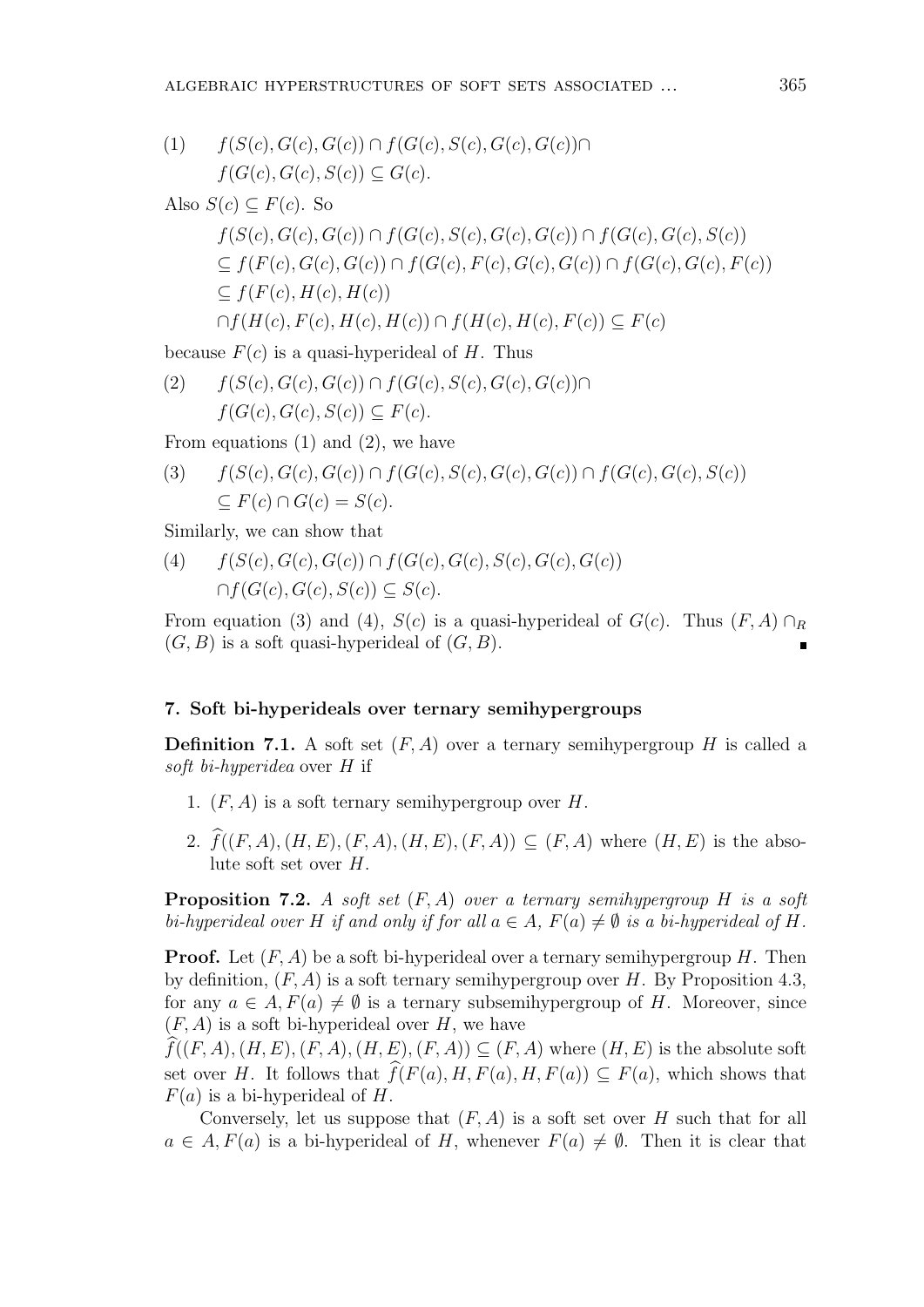each  $F(a) \neq \emptyset$  is a ternary subsemihypergroup of *H*. Hence, by Proposition 4.3,  $(F, A)$  is a soft ternary semihypergroup over *H*. Furthermore, since  $F(a) \neq \emptyset$  is a bi-hyperideal of *H*, then for all  $a \in A$ ,  $\widehat{f}(F(a), H, F(a), H, F(a)) \subseteq F(a)$ . Hence, we conclude that  $\widehat{f}((F, A), (H, E), (F, A), (H, E), (F, A)) \subseteq (F, A)$ . This shows that  $(F, A)$  is a soft bi-hyperideal over  $H$ .

**Proposition 7.3.** *Every soft quasi-hyperideal over a ternary semihypergroup H is a soft bi-hyperideal over H.*

**Proof.** It is straightforward.

 $\blacksquare$ 

**Proposition 7.4.** Let  $(F, A)$  be a soft bi-hyperideal over H and  $(G, B)$  a soft *ternary semihypergroup over H. Then* (*F, A*) *∩<sup>R</sup>* (*G, B*) *is a soft bi-hyperideal of* (*G, B*)*.*

**Proof.** By the definition,  $(S, C) = (F, A) \cap_R (G, B)$  where  $C = A \cap B \neq \emptyset$ , and <br> S is defined by  $S(c) = F(c) \cap G(c)$  for all  $c \in C$ . We will show that  $(S, C)$  is a soft bi-hyperideal of  $(G, B)$ . We have  $\widehat{f}((S, C), (S, C), (S, C))$ soft bi-hyperideal of  $(G, B)$ . We have

S is defined by 
$$
S(c) = F(c) \cap G(c)
$$
 for all  $c \in C$ . We will show that  $(S, C)$  is a  
soft bi-hyperideal of  $(G, B)$ . We have  

$$
\widehat{f}((S, C), (S, C), (S, C))
$$

$$
= \widehat{f}(((F, A) \cap_R (G, B)), ((F, A) \cap_R (G, B)), ((F, A) \cap_R (G, B)))
$$

$$
\subseteq \widehat{f}((F, A), (F, A), (F, A)) \subseteq (F, A),
$$
because  $(F, A)$  is a soft bi-hyperideal over H. This implies that  
(1)  $\widehat{f}((S, C), (S, C), (S, C)) \subseteq (F, A)$ 

because  $(F, A)$  is a soft bi-hyperideal over  $H$ . This implies that

 $\widehat{f}((S, C), (S, C), (S, C))$ <br> $\widehat{f}((S, C), (S, C), (S, C))$ 

Also

$$
f((S, C), (S, C), (S, C)) \subseteq (F, A)
$$
  

$$
\widehat{f}((S, C), (S, C), (S, c))
$$
  

$$
= \widehat{f}(((F, A) \cap_R (G, B)), ((F, A) \cap_R (G, B)), ((F, A) \cap_R (G, B)))
$$
  

$$
\subseteq \widehat{f}((G, B), (G, B), (G, B)) \subseteq (G, B),
$$

because  $(G, B)$  is a soft ternary semihypergroup over *H*. This implies that

(2)  $\hat{f}((S, C), (S, C), (S, C)) \subseteq (G, B).$ 

From equations  $(1)$  and  $(2)$ , we have

*f* $(f(S, C), (S, C), (S, C)) \subseteq (G, B)$ .<br> *f* $(f(S, C), (S, C), (S, C)) \subseteq (F, A) \cap_R (G, B) = (S, C)$ .

This implies that (*S, C*) is a soft ternary semihypergroup over *H*. Also

From equations (1) and (2), we have  
\n
$$
\widehat{f}((S, C), (S, C), (S, C)) \subseteq (F, A) \cap_R (G, B) = (S, C).
$$
\nThis implies that  $(S, C)$  is a soft ternary semihypergroup over H. Also  
\n
$$
\widehat{f}((S, C), (G, B), (S, C), (S, C))
$$
\n
$$
= \widehat{f}(((F, A) \cap_R (G, B)), (G, B), ((F, A) \cap_R (G, B)), (G, B), ((F, A) \cap_R (G, B)))
$$
\n
$$
\subseteq \widehat{f}((G, B), (G, B), (G, B))
$$
\n
$$
\subseteq \widehat{f}((G, B), (G, B), (G, B)) \subseteq (G, B),
$$
\nand so  
\n(3) 
$$
\widehat{f}((S, C), (G, B), (S, C), (S, C)) \subseteq (G, B).
$$

and so

$$
(3) \quad \widehat{f}((S, C), (G, B), (S, C), (S, C)) \subseteq (G, B).
$$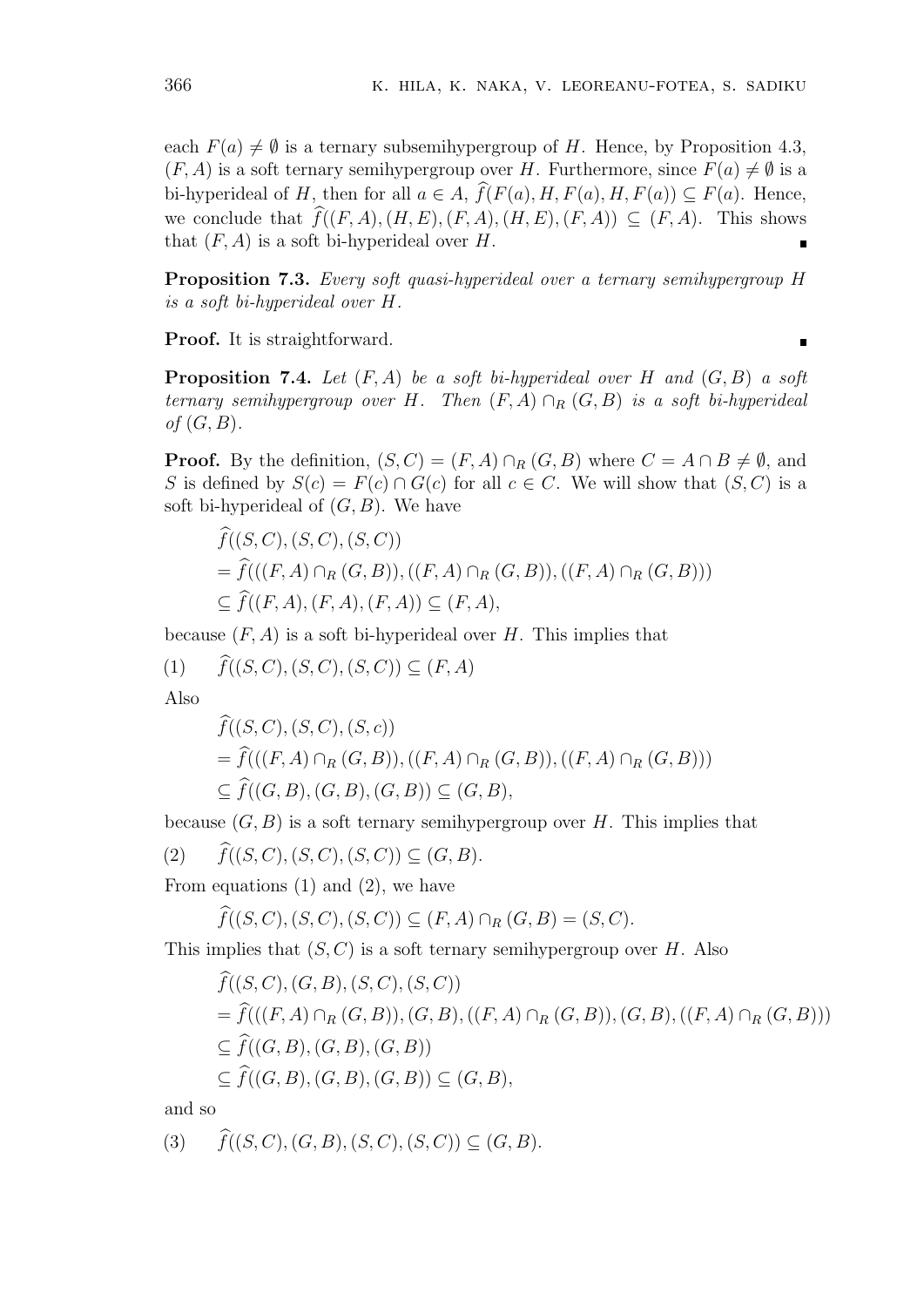Again

Again  
\n
$$
\widehat{f}((S, C), (G, B), (S, C), (S, C))
$$
\n
$$
= \widehat{f}(((F, A) \cap_R (G, B)), (G, B), ((F, A) \cap_R (G, B)), (G, B), ((F, A) \cap_R (G, B)))
$$
\n
$$
\subseteq \widehat{f}((F, A), (H, E), (F, A))
$$
\n
$$
\subseteq (F, A),
$$
\nbecause  $(F, A)$  is a soft bi-hyperideal over  $H$ .  
\n(4)  $\widehat{f}((S, C), (G, B), (S, C), (S, C)) \subseteq (F, A).$ 

because (*F, A*) is a soft bi-hyperideal over *H*. This implies that

$$
(4) \qquad f((S,C),(G,B),(S,C),(S,C)) \subseteq (F,A).
$$

From equations (3) and (4), we have

$$
\widehat{f}((S, C), (G, B), (S, C), (S, C)) \subseteq (F, A).
$$
  
equations (3) and (4), we have  
 $\widehat{f}((S, C), (G, B), (S, C), (S, C)) \subseteq (F, A) \cap_R (G, B) = (S, C).$ 

Hence (*S, C*) is a soft bi-hyperideal of (*G, B*).

**Definition 7.5.** A soft hyperideal  $(F, A)$  over a ternary semihypergroup *H* is soft idempotent if  $\widehat{f}((F, A), (F, A), (F, A)) = (F, A)$ .

**Theorem 7.6.** *Let* (*F, A*) *be a soft bi-hyperideal over H and* (*G, B*) *a soft bihyperideal of*  $(F, A)$  *such that*  $\widehat{f}((G, B), (G, B), (G, B)) = (G, B)$ *. Then*  $(G, B)$  *is a soft bi-hyperideal over H.* **Proof.** By the condition, we have  $\hat{f}((G, B), (G, B), (G, B)) \subseteq (G, B)$ . Then  $(G, B)$  is a soft bi-hyperideal over H.<br> **Proof.** By the condition, we have  $\hat{f}((G, B), (G, B), (G, B)) \subseteq (G, B)$ . This im-

plies that  $(G, B)$  is a soft ternary semihypergroup over *H*. Since  $(G, B) \subseteq (F, A)$ a soft bi-hyperideal over  $H$ .<br> **Proof.** By the condition, we have  $\widehat{f}((G, B), (G)$  plies that  $(G, B)$  is a soft ternary semihypergrous and  $\widehat{f}((G, B), (G, B), (G, B)) = (G, B)$ , we have and  $\widehat{f}((G, B), (G, B), (G, B)) = (G, B)$ , we have  $\widehat{f}((G, B), (H, E), (G, B), (H, E), (G, B))$  $= \hat{f}(\hat{f}((G, B), (G, B), (G, B)), (H, E), (G, B), (H, E), \hat{f}((G, B), (G, B), ..., (G, B)))$ and  $f((G, B), (G, B), (G, B)) = (G, B)$ , we have<br>  $\widehat{f}((G, B), (H, E), (G, B), (H, E), (G, B))$ <br>  $= \widehat{f}(\widehat{f}((G, B), (G, B), (G, B)), (H, E), (G, B), (H, E), \widehat{f}((G, B), (G, B), ..., (G, B))$ <br>  $= \widehat{f}((G, B), (G, B), \widehat{f}((G, B)), (H, E), (G, B), (H, E), (G, B)), (G, B), (G, B))$  $f((G, D), (H, E), (G, D), (H, E), (G, D))$ <br>  $= \widehat{f}(\widehat{f}((G, B), (G, B), (G, B)), (H, E), (G, B), (H, E), \widehat{f}((G, B), (G, B), ..., (G, B))$ <br>  $\subseteq \widehat{f}((G, B), (G, B), \widehat{f}((F, A)), (H, E), (F, A), (H, E), (F, A)), (G, B), (G, B))$  $\subseteq \widehat{f}((G, B), (G, B), \widehat{f}((F, A)), (H, E), (F, A), (H, E), (F, A)), (G, B), (G, B))$ <br> $\subseteq \widehat{f}((G, B), (G, B), (F, A), (G, B), (G, B))$  since  $(F, A)$  is a soft bi-hyperideal of *H*  $=\widehat{f}((G, B), (G, B), ..., (F, A), (G, B), \widehat{f}((G, B), (G, B), (G, B)))$  $=\widehat{f}((G, B), \widehat{f}((G, B), (F, A), (G, B), (G, B), (G, B), (G, B)), (G, B))$  $\subseteq$  *f*((*G, B*)*,* (*G, B*)*,* ..., (*F, A*)*,* (*G, B*)*,*  $\hat{f}((G, B), (G, B))$ <br>  $= \hat{f}((G, B), \hat{f}((G, B), (F, A), (G, B), \hat{f}((G, B), (G, B), (G, B))$ <br>  $\subseteq \hat{f}((G, B), \hat{f}((G, B), (F, A), (G, B), (G, B)), (G, B))$  $= f((G, B), f((G, B), ..., (F, A), (G, B))$ <br>  $= \hat{f}((G, B), \hat{f}((G, B), (F, A), (G, B))$ <br>  $\subseteq \hat{f}((G, B), f((G, B), (F, A), (G, B))$ <br>  $\subseteq \hat{f}((G, B), (G, B), (G, B)) = (G, B)$ *f***f**((*G, B*)) = (*G, B*)<br>is a soft bi-hyperideal of (*F, A*). This implies that<br> $\hat{f}((G, B), (H, E), (G, B), (H, E), (G, B)) \subseteq (G, B)$ .

because (*G, B*) is a soft bi-hyperideal of (*F, A*). This implies that

$$
\widehat{f}((G,B),(H,E),(G,B),(H,E),(G,B)) \subseteq (G,B).
$$

Hence, (*G, B*) is a soft bi-hyperideal over *H*.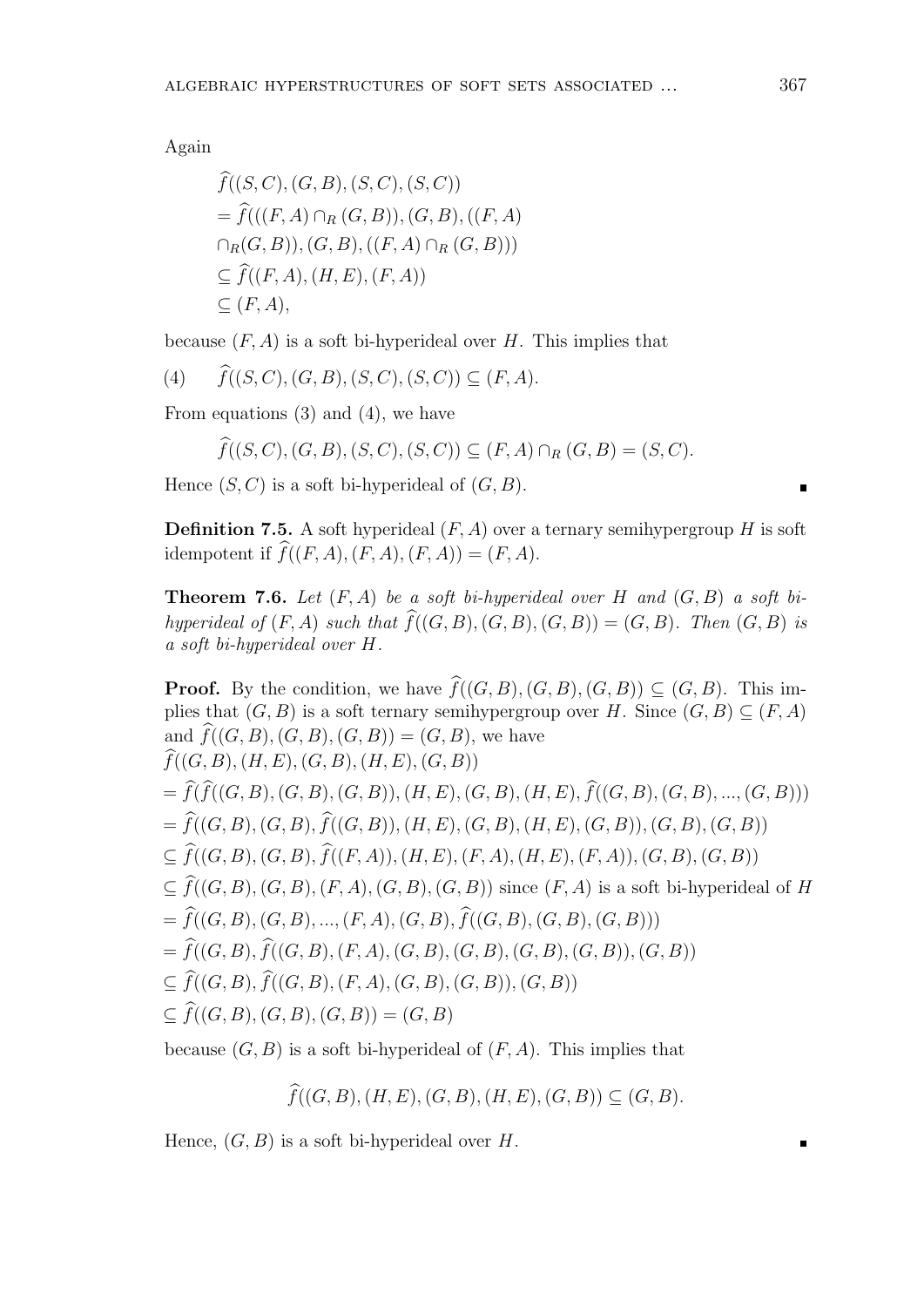**Proposition 7.7.** Let  $(F, A)$  be a non-empty soft subset over a ternary semi-<br>hypergroup H. If  $(G_i, B_i)$ ,  $i = 1, 2, 3$  are soft left, lateral and right hyperideals<br>respectively, over H such that<br> $\widehat{f}((G_1, B_1), (G_2, B_2), (G$ *hypergroup H. If*  $(G_i, B_i)$ *,*  $i = 1, 2, 3$  *are soft left, lateral and right hyperideals respectively, over H such that*

$$
\widehat{f}((G_1, B_1), (G_2, B_2), (G_3, B_3)) \subseteq (F, A) \subseteq (G_1, B_1) \cap_R (G_2, B_2) \cap_R (G_3, B_3),
$$

*then* (*F, A*) *is a soft bi-hyperideal over H.*

**Proof.** By definition,

*f*((*F, A*)*,*(*F, A*)*,*(*F, A*))  $\subset \hat{f}((G_1, B_1) \cap_R (G_2, B_2) \cap_R (G_3, B_3), (G_1, B_1)$  $∩$ <sup>*R*</sup>( $G_2$ ,  $B_2) ∩$ <sup>*R*</sup>( $G_3$ ,  $B_3$ )*,*( $G_1$ ,  $B_1) ∩$ <sup>*R*</sup>( $G_2$ ,  $B_2) ∩$ <sup>*R*</sup>( $G_3$ ,  $B_3$ ))  $\subseteq \widehat{f}((G_1, B_1), (G_2, B_2), (G_3, B_3)) \subseteq (F, A).$  $T_1((F, A), (F, A), (F, A)) \subseteq f((G_1, B_1) \cap_R (G_2, B_2) \cap_R (G_3, B_3), (G_1, B_1) \cap_R (G_2, B_2) \cap_R (G_3, B_3))$ <br>  $\subseteq \widehat{f}((G_1, B_1), (G_2, B_2), (G_3, B_3)) \subseteq (F, A).$ <br>
This implies that  $\widehat{f}((F, A), (F, A), (F, A)) \subseteq (F, A).$  Thus  $(F, A)$  is a soft ternary

semihypergroup over *H*. Let us consider again  $\subseteq$   $f((G_1, B_1), (G_2, B_2), (G_3, B_3)) \subseteq (F, A).$ <br>This implies that  $\widehat{f}((F, A), (F, A), (F, A)) \subseteq (F, A)$ . Thus  $(F, A)$  is a soft term<br>semihypergroup over  $H$ . Let us consider again<br> $\widehat{f}((F, A), (H, E), (F, A), (H, E), (F, A)) \subseteq \widehat{f}((G_1, B_1) \cap_R (G$ 

 $(H, E), (G_1, B_1) \cap_R (G_2, B_2) \cap_R (G_3, B_3), (H, E), (G_1, B_1) \cap_R (G_2, B_2) \cap_R (G_3, B_3))$ *semihypergroup over H.* Let us consider again  $\hat{f}((F, A), (H, E), (F, A), (H, E), (F, A)) \subseteq \hat{f}((G_1, (H, E), (G_1, B_1) \cap_R (G_2, B_2) \cap_R (G_3, B_3), (H, E) \subseteq \hat{f}((G_1, B_1), (H, E), (G_2, B_2), (H, E), (G_3, B_3))$  $f((F, A), (H, E), (F, A), (H, E), (F, A)) \subseteq$ <br>  $(H, E), (G_1, B_1) \cap_R (G_2, B_2) \cap_R (G_3, B_3),$ <br>  $\subseteq \widehat{f}((G_1, B_1), (H, E), (G_2, B_2), (H, E), (G_3, A_3)) \subseteq (F, A)$  $\subseteq \widehat{f}((G_1, B_1), (H, E), (G_2, B_2), (H, E), (G_3, B_3))$ <br>  $\subseteq \widehat{f}((G_1, B_1), (G_2, B_2), (G_3, B_3)) \subseteq (F, A)$ <br>
because  $(G_2, B_2)$  is a soft lateral hyperideal over *H*. This implies<br>  $\widehat{f}((F, A), (H, E), (F, A), (H, E), (F, A)) \subseteq (F, A)$ .

because  $(G_2, B_2)$  is a soft lateral hyperideal over *H*. This implies that

Hence, (*F, A*) is a soft bi-hyperideal over *H*.

**Proposition 7.8.** *Let* (*F, A*) *and* (*G, B*) *be two non-empty soft sets over a ternary f*((*F, A*)*,*(*H, E*)*,*(*F, A*)*,*(*H, E*)*,*(*F, A*))  $\subseteq$  (*F, A*)*.*<br> **e**<br> **Proposition 7.8.** Let (*F, A*) and (*G, B*) be two non-empty soft sets over a ternary<br> *semihypergroup H*. Then the soft set (*S, C*) = *bi-hyperideal over H. semihypergroup H*. Then the soft set  $(S, C) = \hat{f}((F, A), (H, E), (G, B))$  is a soft bi-hyperideal over *H*.<br>**Proof.** By definition, we have  $\hat{f}((S, C), (S, C), (S, C))$ 

**Proof.** By definition, we have

**Proof.** By definition, we have<br>  $\hat{f}((S, C), (S, C), (S, C))$ <br>  $= \hat{f}(\hat{f}((F, A), (H, E), (G, B)), \hat{f}((F, A), (H, E), (G, B)), \hat{f}((F, A), (H, E), (G, B)))$  $\hat{f}((S, C), (S, C), (S, C))$ <br>  $= \hat{f}(\hat{f}((F, A), (H, E), (G, B)), \hat{f}((F, A), (H, E), (G, B)), \hat{f}((F, A), (H, E), (G, E))$ <br>  $= \hat{f}((F, A), \hat{f}((H, E), (G, B), (F, A)), \hat{f}((H, E), (G, B), (F, A)), (H, E), (G, B))$  $f((S, C), (S, C), (S, C))$ <br>  $= \widehat{f}(\widehat{f}((F, A), (H, E), (G, B)), \widehat{f}((F, A), (H, E), (G, B)), \widehat{f}((F, A), (H, E), (G, B)))$ <br>  $= \widehat{f}((F, A), \widehat{f}((H, E), (G, B), (F, A)), \widehat{f}((H, E), (G, B), (F, A)), (H, E), (G, B))$ <br>  $\subseteq \widehat{f}((F, A), \widehat{f}((H, E)), (H, E), (H, E)), \widehat{f}((H, E)), (H, E), (H, E)), (H,$ =  $f(f((F,A),(H,E),(G,B)),f((F,A),(H,E),(G,B)),f((F,A),(H,E),(G,B)))$ <br>
=  $\hat{f}((F,A), \hat{f}((H,E),(G,B),(F,A)), \hat{f}((H,E),(G,B),(F,A)),(H,E),(G,B))$ <br>  $\subseteq \hat{f}((F,A), \hat{f}((H,E)),(H,E),(H,E)), \hat{f}((H,E)),(H,E),(H,E)),(H,E),(G,B))$ <br>  $\subseteq \hat{f}((F,A), \hat{f}((H,E)),(H,E),(H,E)),(G,B)) \subseteq \hat{f}((F,A)),(H,E),(G,B)) = (S,C).$  $T = f((F, A), f((H, E), (G, D), (F, A)), f((H, E), (G, D), (F, A)), (H, E), (G, D))$ <br>  $\subseteq \widehat{f}((F, A), \widehat{f}((H, E)), (H, E), (H, E)), (G, B)) \subseteq \widehat{f}((F, A)), (H, E), (G, B)) = (S, C$ <br>
This implies that  $\widehat{f}((S, C)), (S, C), (S, C)) \subseteq (S, C)$ . Thus,  $(S, C)$  is a soft ternary semihypergroup over *H*. Also, we have  $\subseteq \widehat{f}((F, A), \widehat{f}((H, E)), (H, E), (H, E)), (G, B)) \subseteq \widehat{f}((F, A)), (H, E), (G, B)) = (S, C).$ <br>This implies that  $\widehat{f}((S, C)), (S, C), (S, C)) \subseteq (S, C)$ . Thus,  $(S, C)$  is a soft ternary<br>semihypergroup over *H*. Also, we have<br> $\widehat{f}((S, C), (H, E), (S, C), (H, E), (S,$ This implies that  $\hat{f}((S, C)), (S, C), (S, C)) \subseteq (S, C)$ . Thus,  $(S, C)$  is a s<br>semihypergroup over *H*. Also, we have<br> $\hat{f}((S, C), (H, E), (S, C), (H, E), (S, C))$ <br>=  $\hat{f}(\hat{f}((F, A), (H, E), (G, B)), (H, E), \hat{f}((F, A), (H, E), (G, B)), (H, E),$ *f*((*S, C*)*,*(*H, E*)*,*(*S, C*)*,*(<br> *f*((*F, A*)*,*(*H, E*)*,*(*G,*<br> *f*((*F, A*)*,*(*H, E*)*,*(*G, B*)))  $f((S, C), (H, E), (S, C), (H, E), (S, C))$ <br>  $= \widehat{f}(\widehat{f}((F, A), (H, E), (G, B)), (H, E), \widehat{f}((F, A), (H, E), (G, B)),$ <br>  $\widehat{f}((F, A), \widehat{f}((H, E), (G, B), (H, E)), \widehat{f}((F, A), (H, E), (G, B)),$ *f*b((*H, E*)*,*(*F, A*)*,*(*H, E*))*,*(*G, B*))

$$
\mathcal{L}^{\mathcal{A}}
$$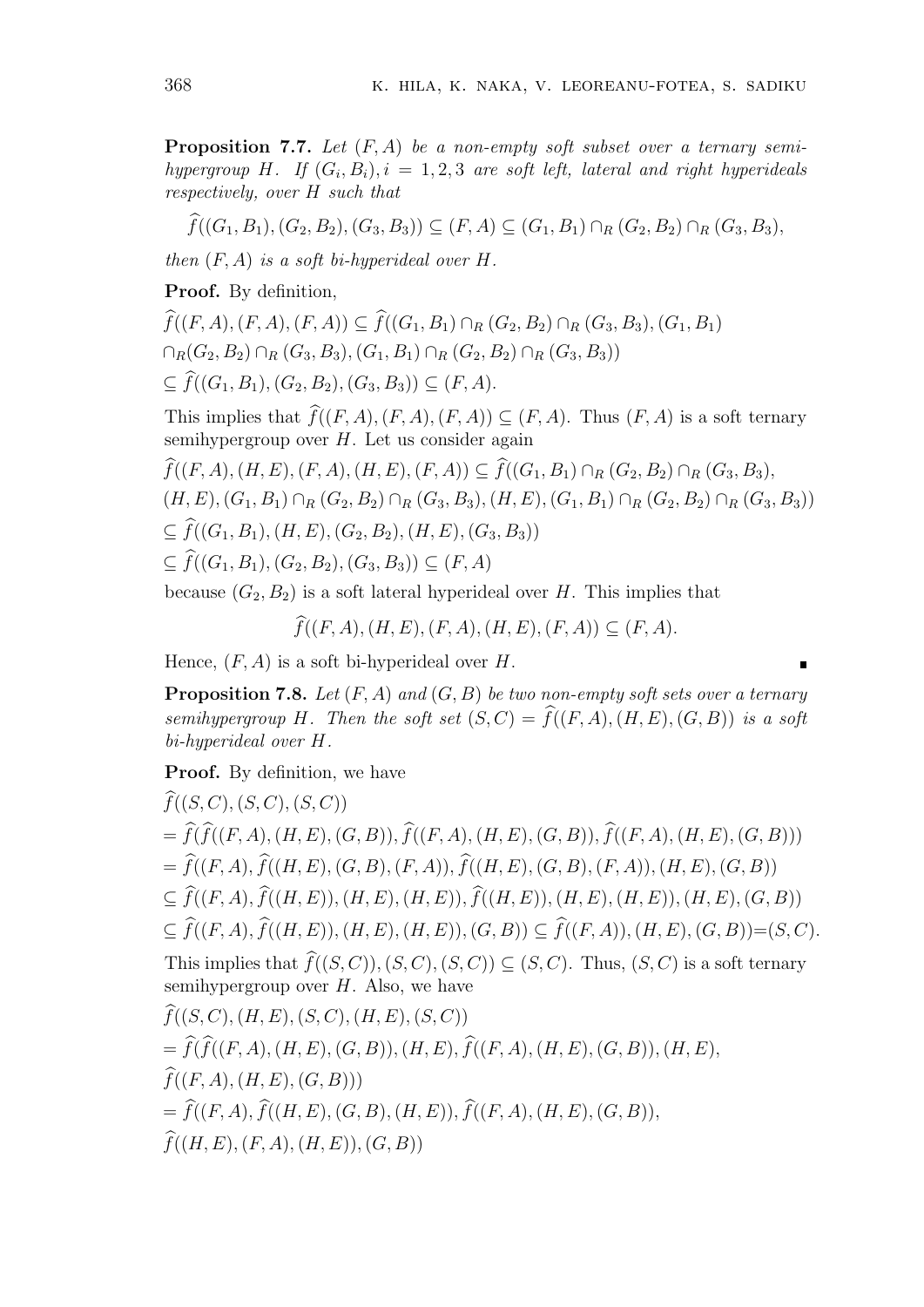EBRAIC HYPERSTRUCTURES OF SOFF SETS ASSOCIATED ...  
\n
$$
\subseteq \widehat{f}((F, A), \widehat{f}((H, E)), (H, E), (H, E)), \widehat{f}((H, E)), (H, E), (H, E)),
$$
  
\n $\widehat{f}((H, E)), (H, E), (H, E)), (G, B))$   
\n $\subseteq \widehat{f}((F, A), \widehat{f}((H, E)), (H, E), (H, E)), (G, B))$   
\n $\subseteq \widehat{f}((F, A)), (H, E), (G, B)) = (S, C).$ 

This implies that  $\hat{f}((S, C)), (H, E), (S, C), (H, E), (S, C)) \subseteq (S, C)$ . Hence  $(S, C)$ is a soft bi-hyperideal over *H*.

#### **8. Conclusion**

Molodtsov introduced the concept of soft set theory, which can be seen and used as a new mathematical tool for dealing with uncertainly. In the present paper, we introduce and initiate the study of soft ternary semihypergroups by using soft sets. The notions of soft ternary semihypergroups, soft ternary subsemihypergroups, soft left (lateral, right) hyperideals, soft hyperideals, soft quasi-hyperideals and soft bi-hyperideals are introduced here, and several related properties are investigated. Based on these results, we could apply soft sets to other types of hyperideals in ternary semihypergroups and do some further work on the properties of soft ternary semihypergroups. Moreover, one may characterize several classes of ternary semihypergroups such as regular ternary semihypergroups by the properties of soft hyperideals (quasi and bi)-hyperideals. Also, by using soft set theory, one may consider other soft algebraic hyperstructures such as soft ternary semihyperrings etc.

### **References**

- [1] Marty, F., *Sur une generalization de la notion de group*, 8th Congres Math. Scandinaves, Stockholm, (1934), 45-49.
- [2] Corsini, P., *Prolegomena of hypergroup theory*, Second edition, Aviani Editore, 1993.
- [3] Corsini, P. and Leoreanu, V., *Applications of hyperstructure theory*, Advances in Mathematics, vol. 5, Kluwer Academic Publishers, Dordrecht, The Netherlands, 2003.
- [4] Davvaz, B. and Leoreanu-Fotea, V., *Hyperring theory and applications*, International Academic Press, Palm Harbor, Fla, USA, 2007.
- [5] Vougiouklis, T., *Hyperstructures and their representations*, Hadronic Press, Florida, USA, 1994.
- [6] CAYLEY, A., Camb. Math. J. 4 (1) (1845).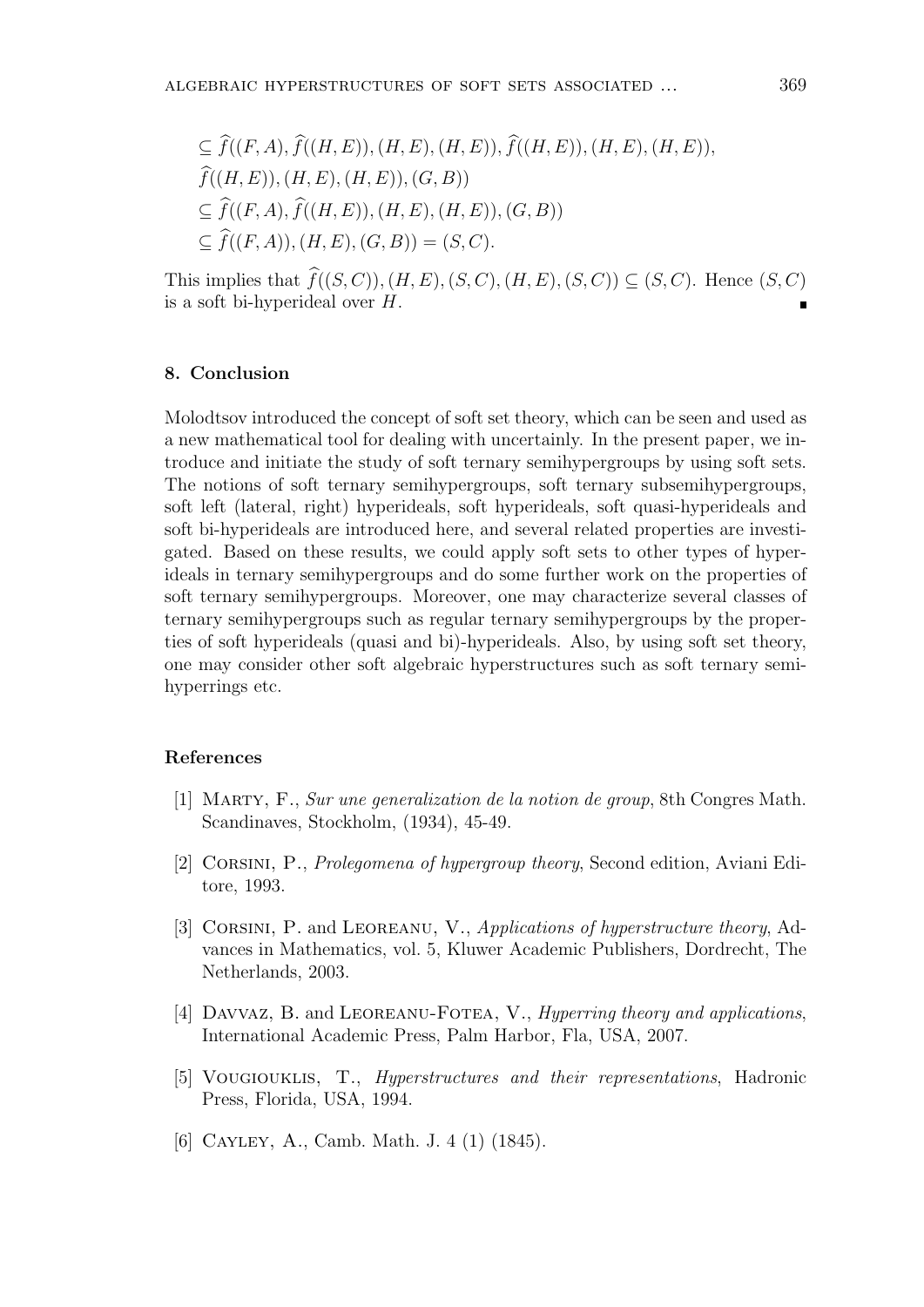- [7] Kapranov, M., Gelfand, I.M., Zelevinskii, A., *Discriminants, resul* $tants$  and multidimensional determinants, Birkhäuser, Berlin, 1994.
- [8] Kerner, R., *Ternary algebraic structures and their applications in physics*, Univ. P. & M. Curie preprint, Paris (2000) ArXiV math-ph/0011023.
- [9] Pojidaev, A.P., *Enveloping algebras of Fillipov algebras*, Comm. Algebra, 31 (2003), 883-900.
- [10] Davvaz, B. and Vougiouklis, T., *n-Ary hypergroups,* Iranian Journal of Science and Technology, Transaction A, 30 (A2) (2006), 165-174.
- [11] Davvaz, B., Dudek, W.A. and Vougiouklis, T., *A Generalization of n-ary algebraic systems,* Comm. Algebra, 37 (2009), 1248-1263.
- [12] B. Davvaz, B., Dudek, W.A. and Mirvakili, S., *Neutral elements, fundamental relations and n-ary hypersemigroups,* Int. J. Algebra Comput., 19 (4) (2009), 567-583.
- [13] LEOREANU-FOTEA, V. and DAVVAZ, B., *n-hypergroups and binary relations,* European J. Combinatorics, 29(5) (2008), 1207-1218.
- [14] Nikshych, D. and Vainerman, L., *Finite quantum groupoids and their applications,* Univ. California, Los Angeles, 2000.
- [15] Dornte ¨ , *Unterschungen ¨uber einen verallgemeinerten Gruppenbegriff*, Math. Z., 29 (1929), 1-19.
- [16] Kasner, E., *An extension of the group concept,* Bull. Amer. Math. Soc., 10 (1904), 290-291.
- [17] Lehmer, D.H., *A ternary analogue of abelian groups*, Amer. J. Math., (1932), 329-338.
- [18] K. Hila, B. Davvaz and K. Naka, *On quasi-hyperideals in semihypergroups,* Comm. Algebra, 39(11) (2011), 4183-4194.
- [19] V. Leoreanu Fotea, P. Corsini, *Soft hypergroups,* Critical Review. A publication of Society for Mathematics of Uncertainty, Creighton University - USA, July 2010, vol. IV, 81-97
- [20] K. Naka, K. Hila, *On some special classes of hyperideals in ternary semihypergroups*, Utilitas Mathematica, accepted.
- [21] K. Naka, K. Hila, *Some properties of hyperideals in ternary semihypergroups,* Mathematica Slovaca, accepted.
- [22] L. Vainerman, R. Kerner, *On special classes of n-algebras*, J. Math. Phys., 37(5), 2553-2565 (1996).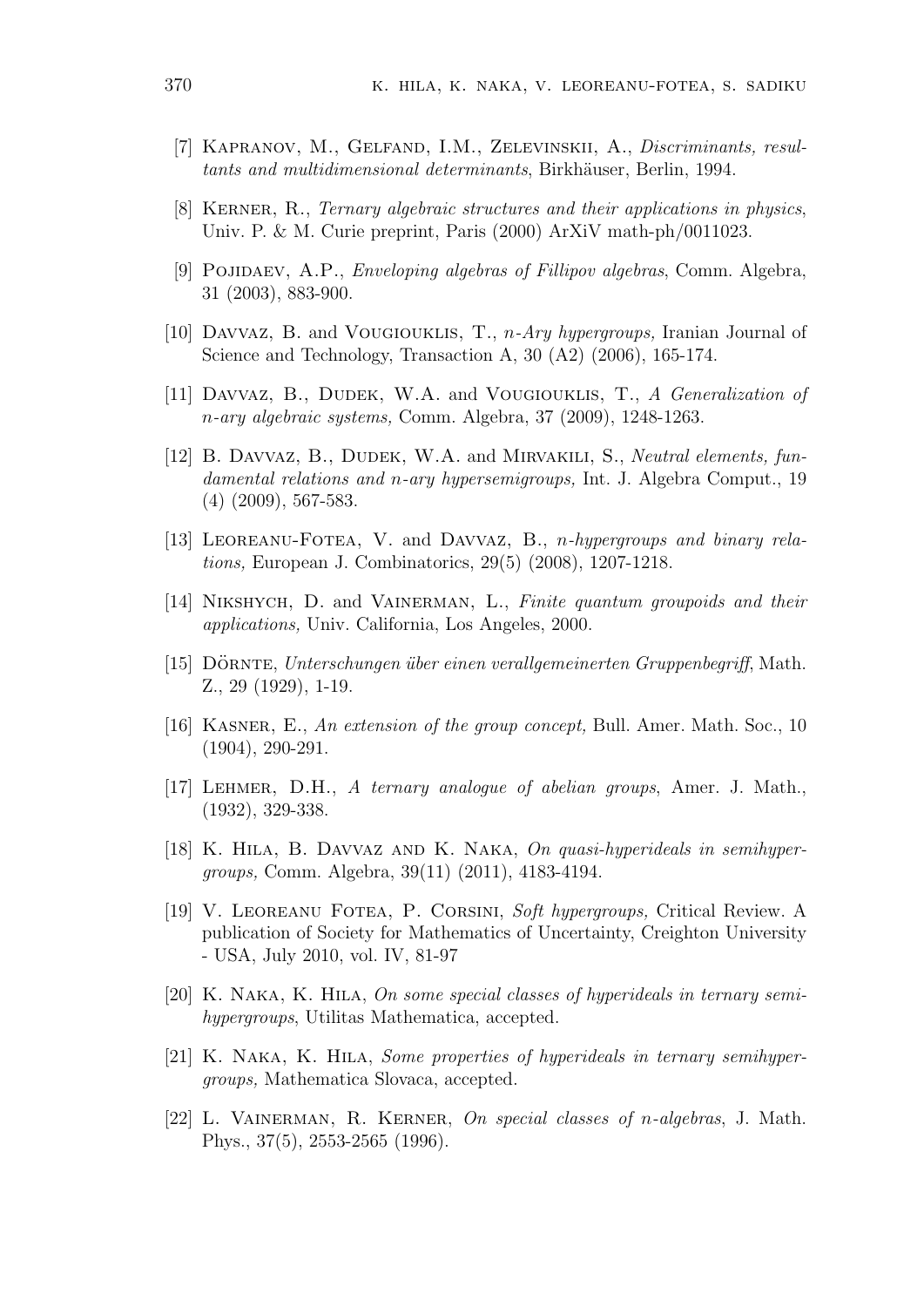- [23] J. Los, *On the extending of models* I, Fundamenta Mathematicae, 42 (1995), 38-54.
- [24] J. W. Grzymala-Busse, *Automorphisms of polyadic automata,* J. Assoc. Comput. Mach., 16 (1969), 208-219.
- [25] L. TAKHTAJAN, *On foundation of the generalized Nambu mechanics*, Comm. Math. Phys., 160 (2) (1994), 295-315.
- [26] Laywine, C.F. and Mullen, G.L., *Discrete Mathematics Using Latin Squares*, Wiley, New York, 1998.
- [27] R. Kerner, *The cubic chessboard*, Class. Quantum Grav., 14 (1A) (1997), A203-A225.
- [28] Abramov, V., Kerner, R., Le Roy, B., *Hypersymmetry: a Z3-graded generalization of supersymmetry*, m J. Math. Phys., 38 (3) (1997), 1650-1669.
- [29] DALETSKII, Y.L., TAKHTAJAN, L.A., *Leibniz and Lie algebra structures for Nambu algebra*, Lett. Math. Phys., 39 (2) (1997), 127-141.
- [30] STOJAKOVIĆ, Z. and DUDEK, W.A., *Single identities for varieties equivalent to quadruple systems,* Discrete Math., 183 (1998), 277-284.
- [31] Zadeh, L.A., *Fuzzy sets,* Inform. Control, 8 (1965), 338-353.
- [32] Pawlak, Z., *Rough sets,* Int. J. Comput. Inform. Sci., 11 (1982), 341-356.
- [33] Molodtsov, D., *Soft set theory first results,*, Comput. Math. Appl., 37 (1999), 19-31.
- [34] Yao, Y.Y., *Constructive and algebraic methods of the theory of rough sets,* Information Sciences, 109 (1998), 21-47.
- [35] Maji, P.K., Roy, A.R., Biswas, R., *An application of soft sets in a decision making problem,* Comput. Math. Appl., 44 (2002), 1077-1083.
- [36] Pei, D.W., Miao, D., *From soft sets to information systems,* IEEE International Conference on Granular Computing, (2005), 617-621.
- [37] Roy, A.R., Maji, P.K., *A fuzzy soft set theoretic approach to decision making problems,* J. Comput. Appl. Math., 203 (2007), 412-418.
- [38] P.K. Maji, P.K., Biswas, R., Roy, A.R., *Soft set theory,*, Comput. Math. Appl., 45 (2003), 555-562.
- [39] Ali, M.I., Feng, F., Liub, X., Minc, W.K., Shabir, M., *On some new operations in soft set theory,* Comput. Math. Appl., 57 (2009), 1547-1553.
- [40] Aktas, H., Cagman, N., *Soft sets and soft groups,* Inform. Sci., 177 (2007), 2726-2735.